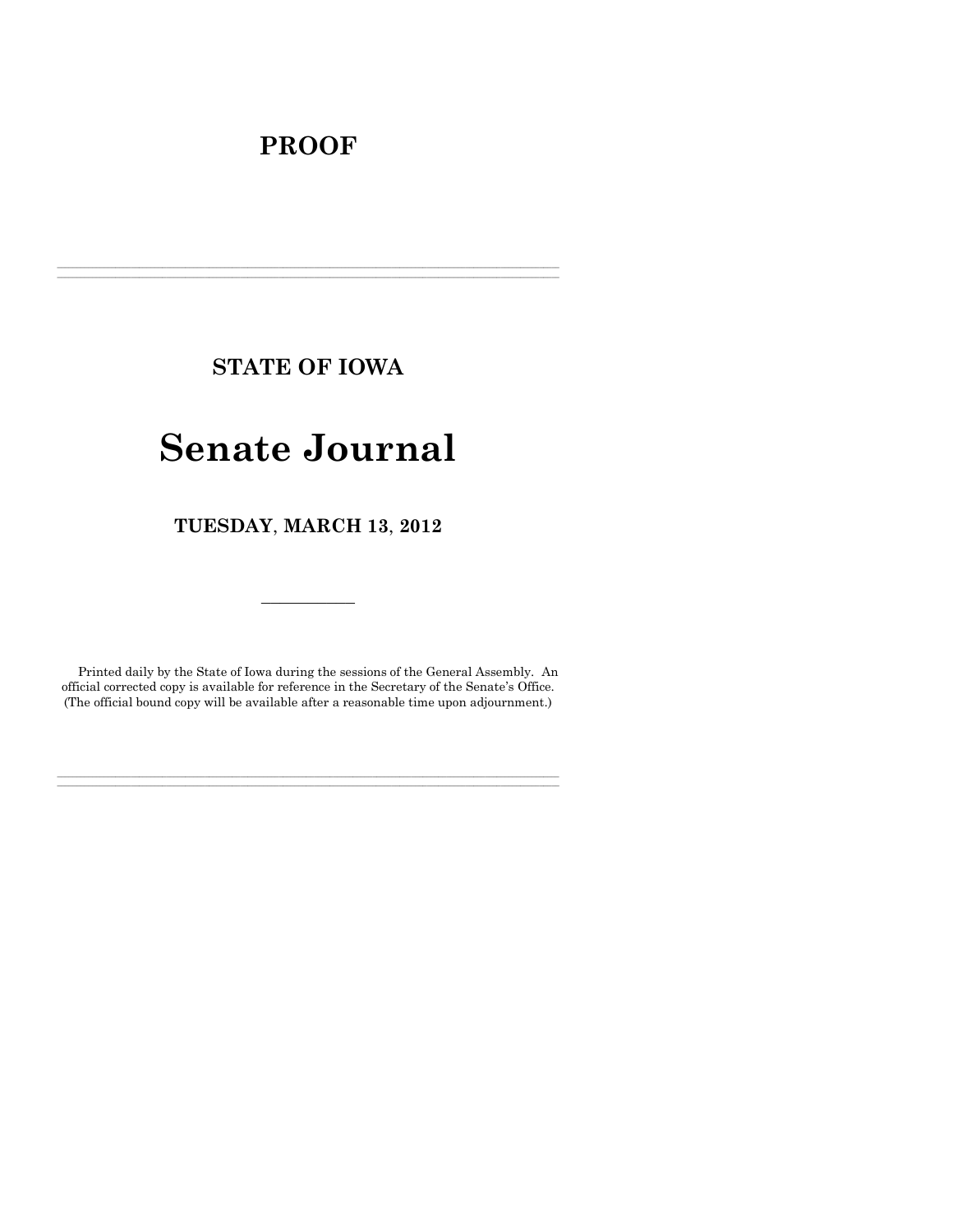# **JOURNAL OF THE SENATE**

 $\overline{\phantom{a}}$ 

SIXTY-FIFTH CALENDAR DAY THIRTY-EIGHTH SESSION DAY

Senate Chamber Des Moines, Iowa, Tuesday, March 13, 2012

The Senate met in regular session at 9:08 a.m., Senator Dvorsky presiding.

Prayer was offered by Pastor Keith Smith of Motor Friends Church in Milo, Iowa. He was the guest of Senator Sorenson.

# PLEDGE OF ALLEGIANCE

The Pledge of Allegiance was led by Senate Page Thomas Day.

The Journal of Monday, March 12, 2012, was approved.

# HOUSE MESSAGES RECEIVED AND CONSIDERED

The following messages were received from the Chief Clerk of the House:

MR. PRESIDENT: I am directed to inform your honorable body that the House has on March 12, 2012, **amended and passed** the following bill in which the concurrence of the Senate is asked:

**[Senate File 2249](http://coolice.legis.state.ia.us/Cool-ICE/default.asp?Category=billinfo&Service=Billbook&frame=1&GA=84&hbill=SF2249)**, a bill for an act relating to motorcycle dealer activities at motorcycle rallies and to the definition of travel trailer for purposes of travel trailer dealer requirements, and including effective date provisions. (S–[5080\)](http://coolice.legis.state.ia.us/Cool-ICE/default.asp?Category=billinfo&Service=Billbook&frame=1&GA=84&hbill=S5080)

ALSO: That the House has on March 12, 2012, **passed** the following bills in which the concurrence of the Senate is asked:

**[House File 2228](http://coolice.legis.state.ia.us/Cool-ICE/default.asp?Category=billinfo&Service=Billbook&frame=1&GA=84&hbill=HF2228)**, a bill for an act relating to requirements for a motor vehicle operator to have control of the vehicle at all times and to reduce speed in specific situations.

Read first time and referred to committee on **Transportation**.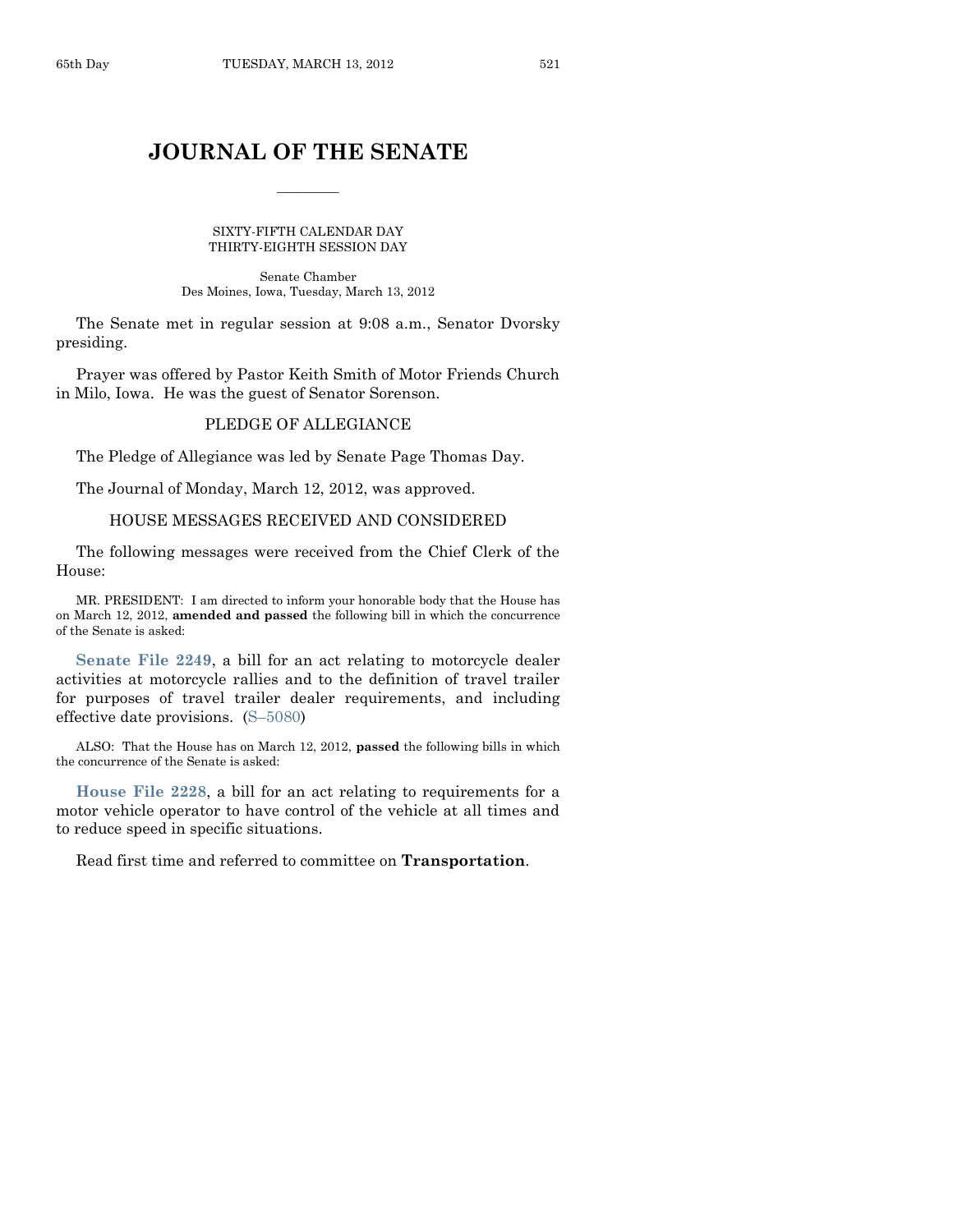**[House File 2264](http://coolice.legis.state.ia.us/Cool-ICE/default.asp?Category=billinfo&Service=Billbook&frame=1&GA=84&hbill=HF2264)**, a bill for an act relating to interment rights of certain veterans and their spouses in cemeteries owned and controlled by governmental subdivisions.

Read first time and referred to committee on **Veterans Affairs**.

**[House File 2289](http://coolice.legis.state.ia.us/Cool-ICE/default.asp?Category=billinfo&Service=Billbook&frame=1&GA=84&hbill=HF2289)**, a bill for an act relating to the appointment of certain judicial officers and the clerks of the district court.

Read first time and attached to **similar [Senate File 2100](http://coolice.legis.state.ia.us/Cool-ICE/default.asp?Category=billinfo&Service=Billbook&frame=1&GA=84&hbill=SF2100)**.

**[House File 2369](http://coolice.legis.state.ia.us/Cool-ICE/default.asp?Category=billinfo&Service=Billbook&frame=1&GA=84&hbill=HF2369)**, a bill for an act relating to the issuance of a burial transit permit.

Read first time and referred to committee on **Local Government**.

**[House File 2370](http://coolice.legis.state.ia.us/Cool-ICE/default.asp?Category=billinfo&Service=Billbook&frame=1&GA=84&hbill=HF2370)**, a bill for an act relating to civil actions relating to real estate, including mortgage foreclosure actions.

Read first time and referred to committee on **Judiciary**.

**[House File 2379](http://coolice.legis.state.ia.us/Cool-ICE/default.asp?Category=billinfo&Service=Billbook&frame=1&GA=84&hbill=HF2379)**, a bill for an act relating to expunging certain criminal records, and including applicability provisions.

Read first time and referred to committee on **Judiciary**.

**[House File 2388](http://coolice.legis.state.ia.us/Cool-ICE/default.asp?Category=billinfo&Service=Billbook&frame=1&GA=84&hbill=HF2388)**, a bill for an act relating to maximizing hospitalspecific disproportionate share hospital payments, and providing for contingent implementation.

Read first time and referred to committee on **Human Resources**.

**[House File 2399](http://coolice.legis.state.ia.us/Cool-ICE/default.asp?Category=billinfo&Service=Billbook&frame=1&GA=84&hbill=HF2399)**, a bill for an act relating to scrap metal transactions, prohibiting certain sales, and providing penalties.

Read first time and referred to committee on **Judiciary**.

**[House File 2400](http://coolice.legis.state.ia.us/Cool-ICE/default.asp?Category=billinfo&Service=Billbook&frame=1&GA=84&hbill=HF2400)**, a bill for an act relating to the policy administration of election and voter registration laws by the secretary of state, including changes to the definition of a general election, the voter registration age, absentee voting, the provision of training space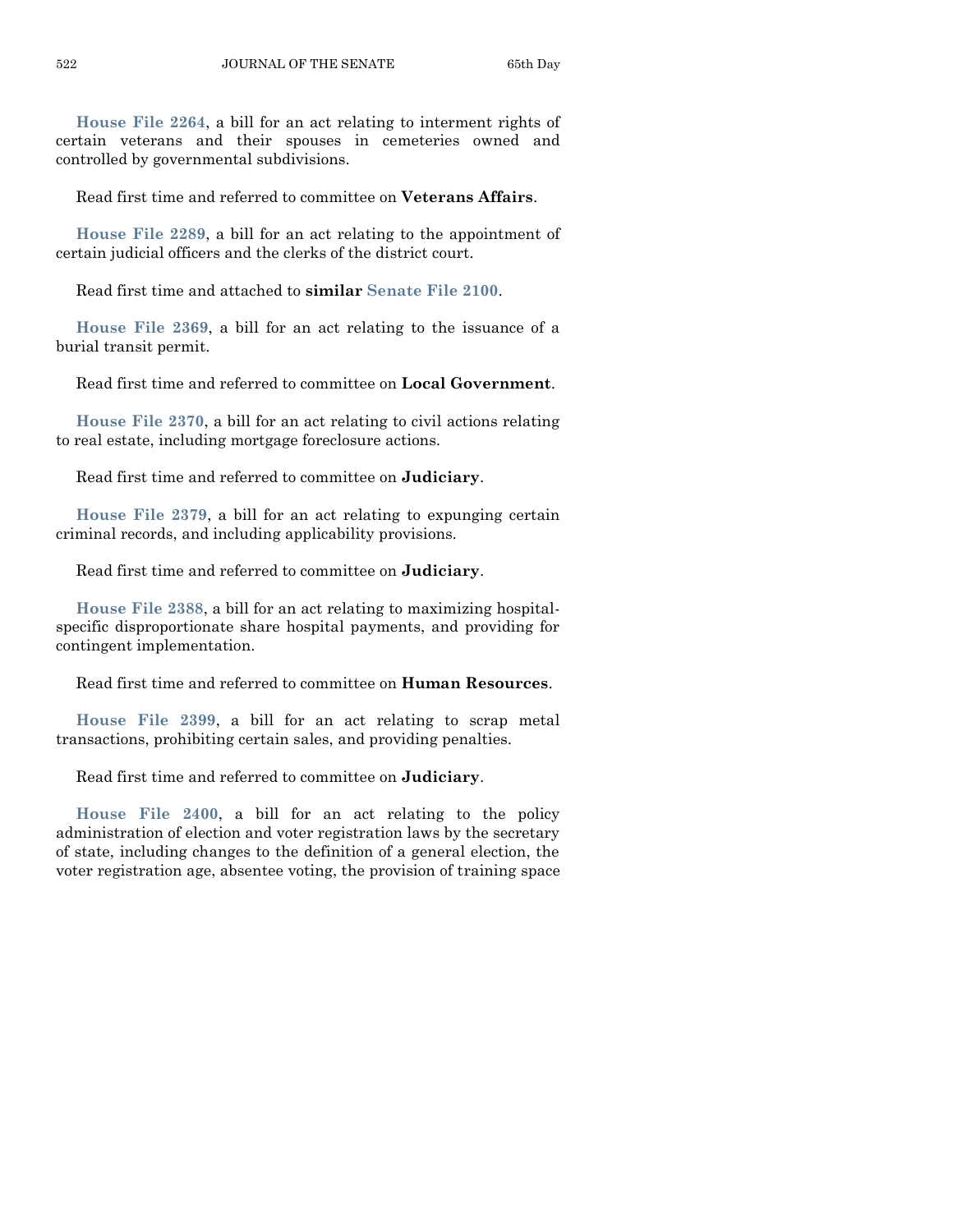for election personnel, the candidate nomination filing requirements for merged area, school district, and city elections, the filling of vacancies in city office, and authorizing certain cities to conduct city elections by absentee ballot, and including effective date provisions.

Read first time and referred to committee on **State Government**.

**[House File 2402](http://coolice.legis.state.ia.us/Cool-ICE/default.asp?Category=billinfo&Service=Billbook&frame=1&GA=84&hbill=HF2402)**, a bill for an act permitting the temporary allocation and use of moneys in the veterans trust fund for cemetery grant development purposes.

Read first time and referred to committee on **Veterans Affairs**.

**[House File 2404](http://coolice.legis.state.ia.us/Cool-ICE/default.asp?Category=billinfo&Service=Billbook&frame=1&GA=84&hbill=HF2404)**, a bill for an act relating to the extension of the effective date of a driver's license for a person serving on active duty in military service.

Read first time and referred to committee on **Veterans Affairs**.

**[House File 2428](http://coolice.legis.state.ia.us/Cool-ICE/default.asp?Category=billinfo&Service=Billbook&frame=1&GA=84&hbill=HF2428)**, a bill for an act relating to the movement of certain combinations of vehicles on economic export corridors established by the department of transportation.

Read first time and referred to committee on **Transportation**.

# CONSIDERATION OF RESOLUTION (Regular Calendar)

Senator Gronstal asked and received unanimous consent to take up for consideration [Senate Resolution 115.](http://coolice.legis.state.ia.us/Cool-ICE/default.asp?Category=billinfo&Service=Billbook&frame=1&GA=84&hbill=SR115)

#### **[Senate Resolution 115](http://coolice.legis.state.ia.us/Cool-ICE/default.asp?Category=billinfo&Service=Billbook&frame=1&GA=84&hbill=SR115)**

On motion of Senator Quirmbach, **Senate [Resolution 115](http://coolice.legis.state.ia.us/Cool-ICE/default.asp?Category=billinfo&Service=Billbook&frame=1&GA=84&hbill=SR115)**, a resolution to recognize March 2012 as Iowa Women's History Month, with report of committee recommending passage, was taken up for consideration.

Senator Quirmbach moved the adoption of [Senate Resolution 115,](http://coolice.legis.state.ia.us/Cool-ICE/default.asp?Category=billinfo&Service=Billbook&frame=1&GA=84&hbill=SR115) which motion prevailed by a voice vote.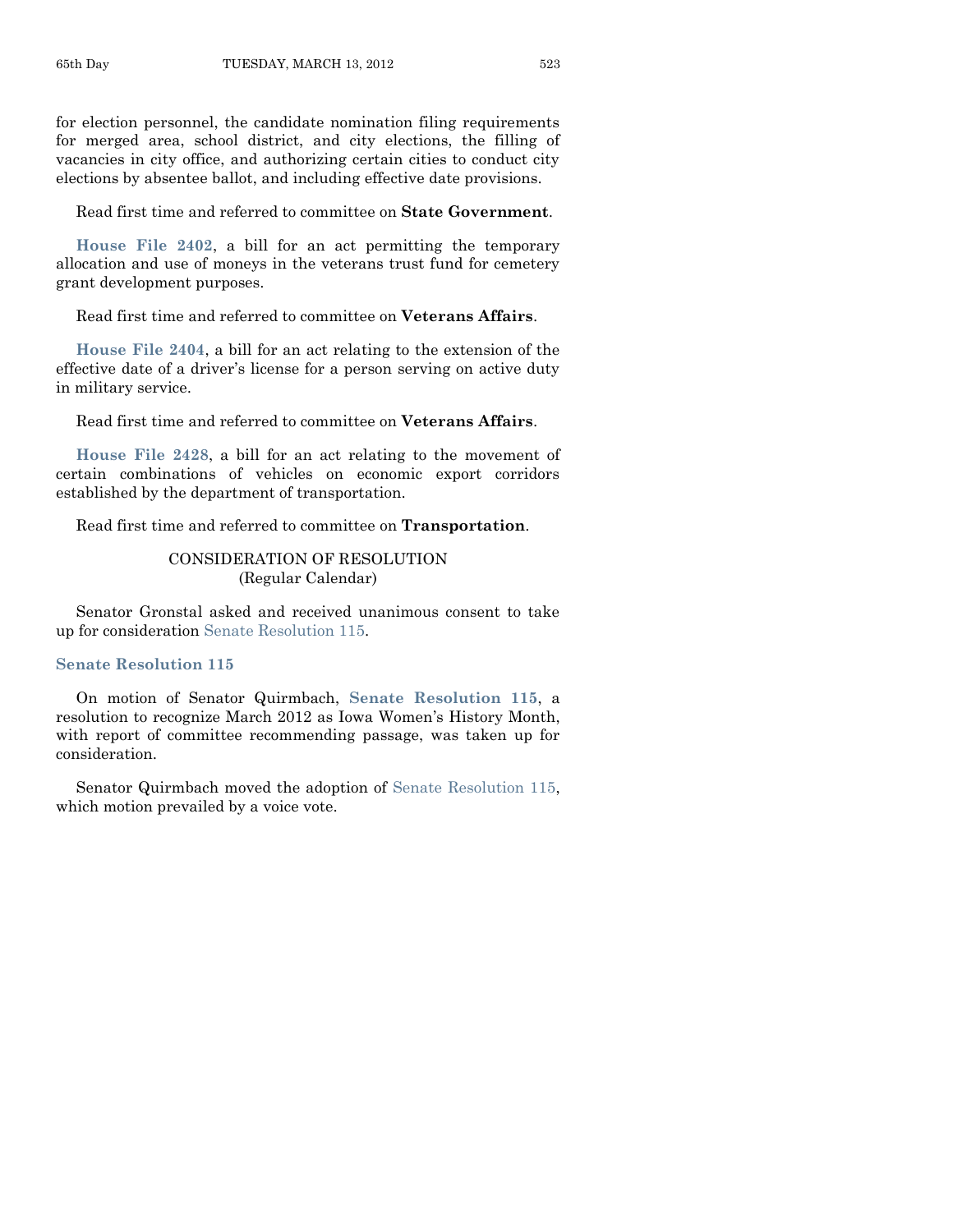# SPECIAL GUESTS

In celebration of Women's History Month, Senators Mathis and Quirmbach welcomed student winners of the 28th Annual "Write Women Back Into History" Essay Contest to the Senate chamber.

The contest is sponsored by the Iowa Commission on the Status of Women, the Iowa Department of Education, and the State Historical Society of Iowa.

# Sixth and Seventh Grades:

First Place: Elizabeth Barrett of Harding Middle School in Cedar Rapids

Second Place: Ally Richards of Urbandale Middle School in Urbandale Third Place: Susanne Kerr of North Polk Elementary in Alleman

# Eighth and Ninth Grades:

First Place: Molly Doruska of Northview Middle School in Ankeny Second Place: Gabriella Baker of North Polk Middle School in Alleman

Best Essay on Women in Science and Engineering for Sixth and Seventh Grades:

First Place: Sreeja Vepa of Urbandale Middle School in Urbandale

Best Essay on Women in Science and Engineering for Eighth and Ninth Grades:

First Place: Emily Robinson of Creston Middle School in Creston Second Place: Kirsten Siebenga of Harding Middle School in Cedar Rapids

The Senate rose and expressed its welcome.

# LEAVE OF ABSENCE

Leave of absence was granted as follows:

Senator Kibbie, until he arrives, on request of Senator Seng.

# RECESS

On motion of Senator Danielson, the Senate recessed at 9:25 a.m. until 2:00 p.m.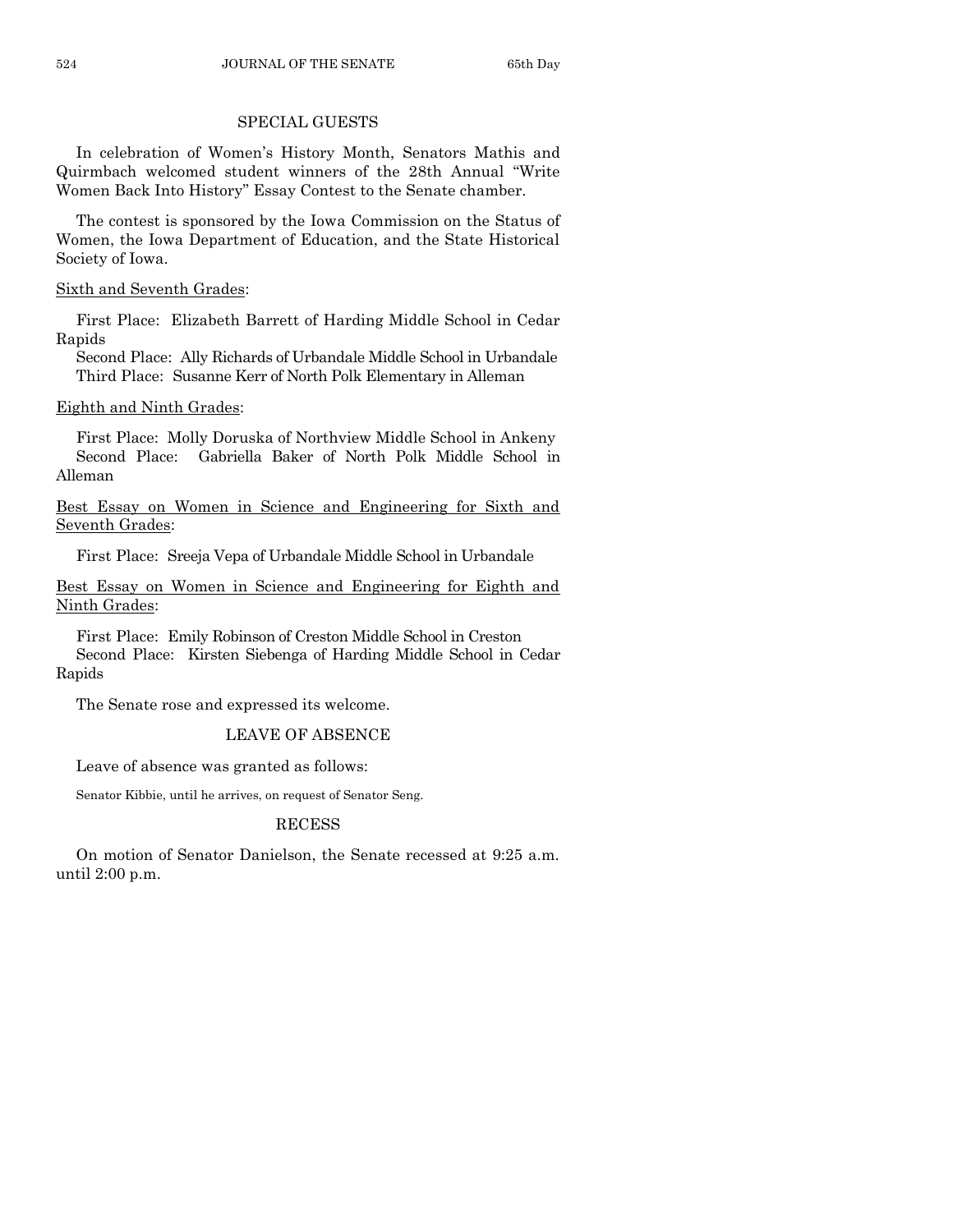# RECONVENED

The Senate reconvened at 2:17 p.m., President Kibbie presiding.

# BILL REFERRED TO COMMITTEE

Senator Gronstal asked and received unanimous consent that **[Senate File 2284](http://coolice.legis.state.ia.us/Cool-ICE/default.asp?Category=billinfo&Service=Billbook&frame=1&GA=84&hbill=SF2284)** be referred from the Regular Calendar to the committee on **Appropriations**.

# HOUSE MESSAGES RECEIVED AND CONSIDERED

The following messages were received from the Chief Clerk of the House:

MR. PRESIDENT: I am directed to inform your honorable body that the House has on March 13, 2012, **amended and passed** the following bill in which the concurrence of the Senate is asked:

**[Senate File 2260](http://coolice.legis.state.ia.us/Cool-ICE/default.asp?Category=billinfo&Service=Billbook&frame=1&GA=84&hbill=SF2260)**, a bill for an act revising the Iowa nonprofit corporation Act. (S–[5083\)](http://coolice.legis.state.ia.us/Cool-ICE/default.asp?Category=billinfo&Service=Billbook&frame=1&GA=84&hbill=S5083)

ALSO: That the House has on March 13, 2012, **passed** the following bills in which the concurrence of the Senate is asked:

**[House File 2385](http://coolice.legis.state.ia.us/Cool-ICE/default.asp?Category=billinfo&Service=Billbook&frame=1&GA=84&hbill=HF2385)**, a bill for an act providing for the licensure of applicants with professional employment experience in a profession related to science, mathematics, engineering, or technology, as teachers for secondary level science, mathematics, engineering, or technology courses.

Read first time and referred to committee on **Education**.

**[House File 2433](http://coolice.legis.state.ia.us/Cool-ICE/default.asp?Category=billinfo&Service=Billbook&frame=1&GA=84&hbill=HF2433)**, a bill for an act relating to state agency decision making.

Read first time and referred to committee on **State Government**.

#### RECESS

On motion of Senator Gronstal, the Senate recessed at 2:19 p.m. until the completion of a meeting of the committee on Rules and Administration.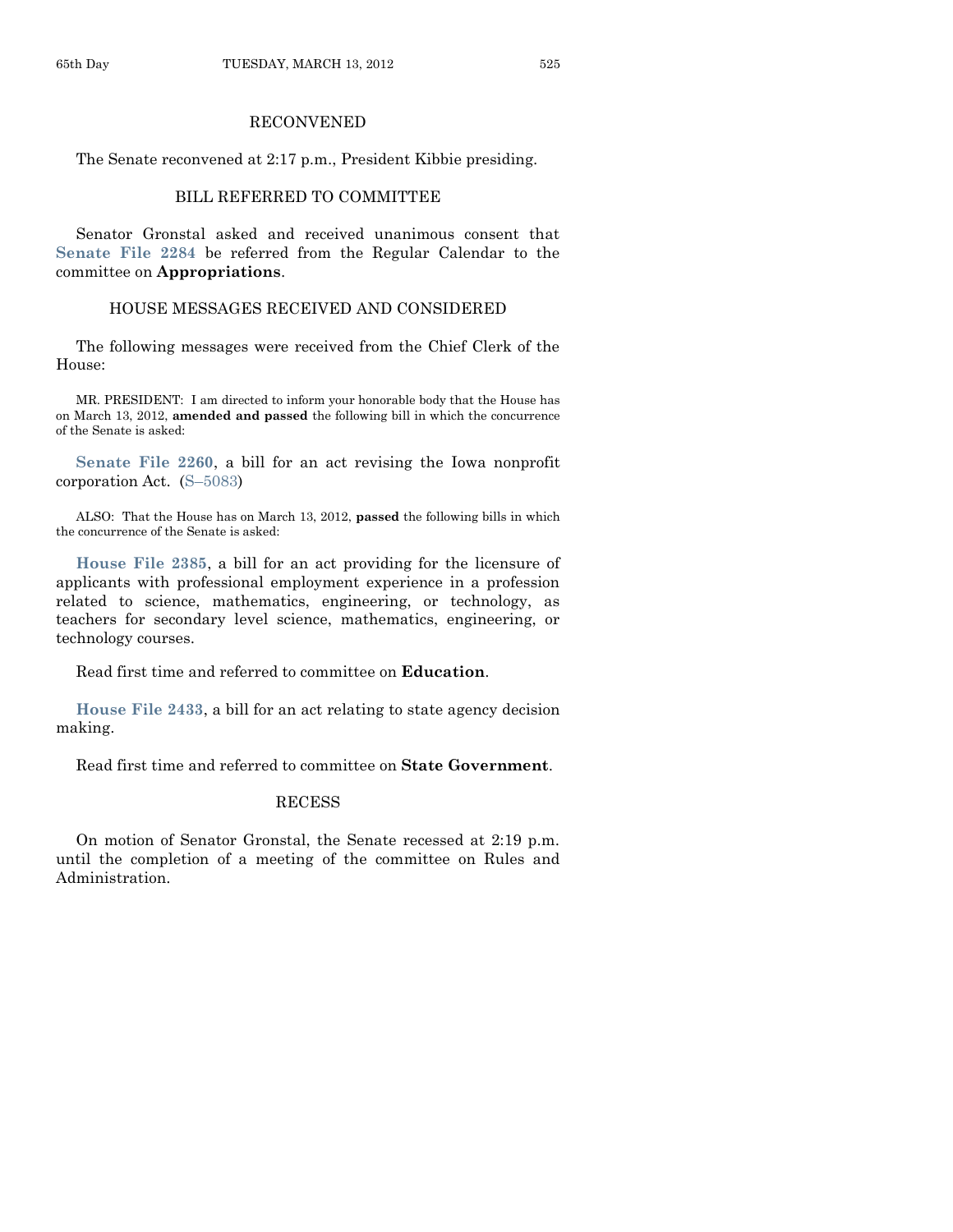# RECONVENED

The Senate reconvened at 2:20 p.m., President Kibbie presiding.

The Senate stood at ease at 2:21 p.m. until the fall of the gavel for the purpose of party caucuses.

The Senate resumed session at 3:24 p.m., President Kibbie presiding.

# CONSIDERATION OF RESOLUTION (Regular Calendar)

Senator Gronstal asked and received unanimous consent to take up for consideration [Senate Resolution 113.](http://coolice.legis.state.ia.us/Cool-ICE/default.asp?Category=billinfo&Service=Billbook&frame=1&GA=84&hbill=SR113)

Senator Smith raised the point of order asking the sponsor to withdraw [Senate Resolution 113](http://coolice.legis.state.ia.us/Cool-ICE/default.asp?Category=billinfo&Service=Billbook&frame=1&GA=84&hbill=SR113) under Rule 30.

The Chair ruled the Senate in past precedent has included acts of the national government as accomplishments of "national or international status" within the language of Rule 30. Accordingly, the Chair ruled the point not well-taken and [Senate Resolution 113](http://coolice.legis.state.ia.us/Cool-ICE/default.asp?Category=billinfo&Service=Billbook&frame=1&GA=84&hbill=SR113) in order.

# **[Senate Resolution 113](http://coolice.legis.state.ia.us/Cool-ICE/default.asp?Category=billinfo&Service=Billbook&frame=1&GA=84&hbill=SR113)**

On motion of Senator Danielson, **Senate [Resolution 113](http://coolice.legis.state.ia.us/Cool-ICE/default.asp?Category=billinfo&Service=Billbook&frame=1&GA=84&hbill=SR113)**, a resolution urging Congress to enact campaign finance restrictions relating to Citizens United v. Federal Election Commission, with report of committee recommending passage, was taken up for consideration.

Senator Chelgren asked and received unanimous consent that action on **Senate [Resolution 113](http://coolice.legis.state.ia.us/Cool-ICE/default.asp?Category=billinfo&Service=Billbook&frame=1&GA=84&hbill=SR113)** be deferred.

# CONSIDERATION OF BILL (Regular Calendar)

Senator Gronstal asked and received unanimous consent to take up for consideration [Senate File 2302.](http://coolice.legis.state.ia.us/Cool-ICE/default.asp?Category=billinfo&Service=Billbook&frame=1&GA=84&hbill=SF2302)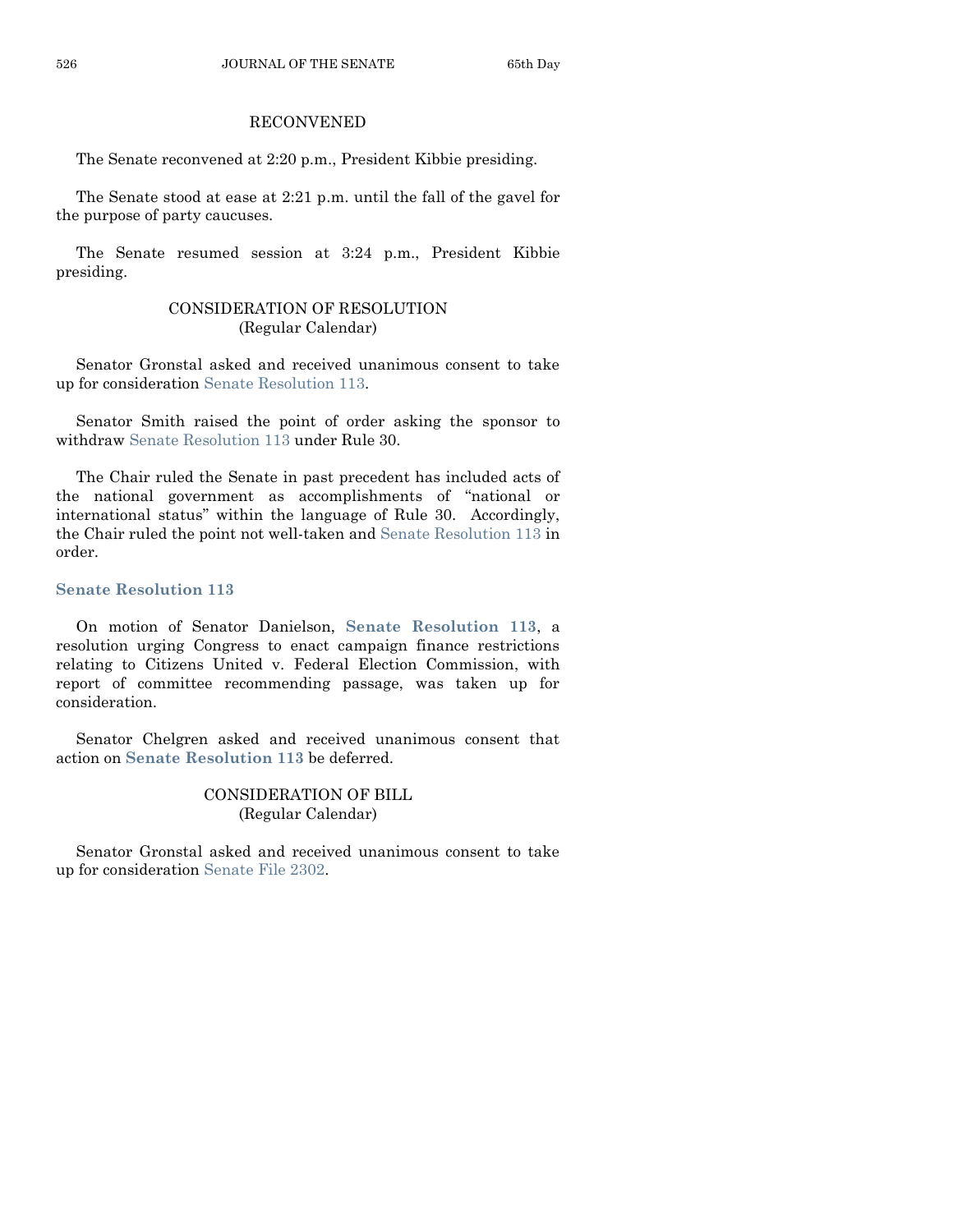# **[Senate File 2302](http://coolice.legis.state.ia.us/Cool-ICE/default.asp?Category=billinfo&Service=Billbook&frame=1&GA=84&hbill=SF2302)**

On motion of Senator Mathis, **[Senate File 2302](http://coolice.legis.state.ia.us/Cool-ICE/default.asp?Category=billinfo&Service=Billbook&frame=1&GA=84&hbill=SF2302)**, a bill for an act relating to bidding for purchases through a competitive bidding process by the state or political subdivisions, was taken up for consideration.

Senator Mathis offered amendment S–[5069,](http://coolice.legis.state.ia.us/Cool-ICE/default.asp?Category=billinfo&Service=Billbook&frame=1&GA=84&hbill=S5069) filed by her on March 12, 2012, to page 1 of the bill, and moved its adoption.

Amendment S–[5069](http://coolice.legis.state.ia.us/Cool-ICE/default.asp?Category=billinfo&Service=Billbook&frame=1&GA=84&hbill=S5069) was adopted by a voice vote.

With the adoption of amendment S–[5069,](http://coolice.legis.state.ia.us/Cool-ICE/default.asp?Category=billinfo&Service=Billbook&frame=1&GA=84&hbill=S5069) the Chair ruled the following amendments out of order:

S–[5054,](http://coolice.legis.state.ia.us/Cool-ICE/default.asp?Category=billinfo&Service=Billbook&frame=1&GA=84&hbill=S5054) filed by Senator Whitver on March 7, 2012, to page 1 of the bill; and

S–[5060,](http://coolice.legis.state.ia.us/Cool-ICE/default.asp?Category=billinfo&Service=Billbook&frame=1&GA=84&hbill=S5060) filed by Senator Hamerlinck on March 8, 2012, to page 1 of the bill.

Senator Dix offered amendment S–[5075,](http://coolice.legis.state.ia.us/Cool-ICE/default.asp?Category=billinfo&Service=Billbook&frame=1&GA=84&hbill=S5075) filed by him on March 12, 2012, to page 1 of the bill, and moved its adoption.

A record roll call was requested.

On the question "Shall amendment S–[5075](http://coolice.legis.state.ia.us/Cool-ICE/default.asp?Category=billinfo&Service=Billbook&frame=1&GA=84&hbill=S5075) be adopted?" [\(S.F. 2302\)](http://coolice.legis.state.ia.us/Cool-ICE/default.asp?Category=billinfo&Service=Billbook&frame=1&GA=84&hbill=SF2302), the vote was:

Rule 23, requiring all senators present to vote except those who express a conflict of interest, was invoked.

Yeas, 24:

| Anderson | Chelgren | Hamerlinck | Seymour  |
|----------|----------|------------|----------|
| Bacon    | Dix      | Houser     | Smith    |
| Bartz    | Ernst    | Johnson    | Sorenson |
| Behn     | Feenstra | Kapucian   | Ward     |
| Bertrand | Greiner  | Kettering  | Whitver  |
| Boettger | Hahn     | McKinley   | Zaun     |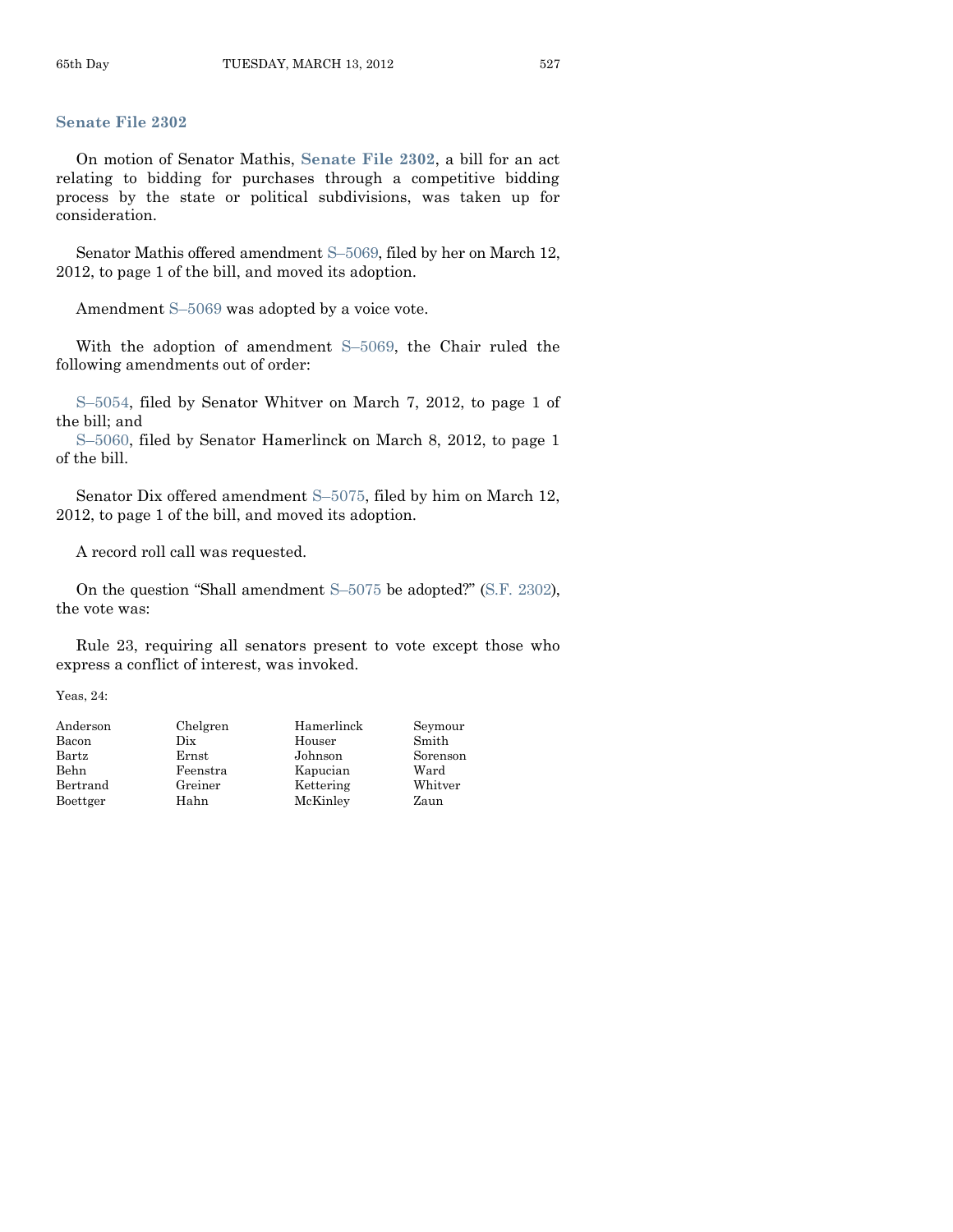Nays, 25:

| Beall     | Dotzler  | Horn      | Schoenjahn |
|-----------|----------|-----------|------------|
| Black     | Dvorsky  | Jochum    | Seng       |
| Bolkcom   | Fraise   | Kibbie    | Sodders    |
| Bowman    | Gronstal | McCoy     | Wilhelm    |
| Courtney  | Hancock  | Quirmbach |            |
| Danielson | Hatch    | Ragan     |            |
| Dearden   | Hogg     | Rielly    |            |

Present, 1:

Mathis

Absent, none.

Amendment S–[5075](http://coolice.legis.state.ia.us/Cool-ICE/default.asp?Category=billinfo&Service=Billbook&frame=1&GA=84&hbill=S5075) lost.

Senator Smith offered amendment S–[5079,](http://coolice.legis.state.ia.us/Cool-ICE/default.asp?Category=billinfo&Service=Billbook&frame=1&GA=84&hbill=S5079) filed by him on March 12, 2012, to page 1 of the bill, and moved its adoption.

Amendment S–[5079](http://coolice.legis.state.ia.us/Cool-ICE/default.asp?Category=billinfo&Service=Billbook&frame=1&GA=84&hbill=S5079) was adopted by a voice vote.

Senator Mathis moved that the bill be read the last time now and placed upon its passage, which motion prevailed by a voice vote, and the bill was read the last time.

On the question "Shall the bill pass?" [\(S.F. 2302\)](http://coolice.legis.state.ia.us/Cool-ICE/default.asp?Category=billinfo&Service=Billbook&frame=1&GA=84&hbill=SF2302), the vote was:

Yeas, 35:

| Anderson       | Danielson  | Hogg      | Rielly     |
|----------------|------------|-----------|------------|
| <b>Bartz</b>   | Dearden    | Horn      | Schoenjahn |
| Beall          | Dotzler    | Jochum    | Seng       |
| Bertrand       | Dvorsky    | Kapucian  | Smith      |
| Black          | Fraise     | Kibbie    | Sodders    |
| Boettger       | Gronstal   | Mathis    | Sorenson   |
| <b>Bolkcom</b> | Hamerlinck | McCoy     | Ward       |
| Bowman         | Hancock    | Quirmbach | Wilhelm    |
| Courtney       | Hatch      | Ragan     |            |
| Nays, 15:      |            |           |            |
| Bacon          | Ernst      | Houser    | Seymour    |
| Behn           | Feenstra   | Johnson   | Whitver    |
| Chelgren       | Greiner    | Kettering | Zaun       |
| $_{\rm \,pix}$ | Hahn       | McKinley  |            |

Absent, none.

The bill, having received a constitutional majority, was declared to have passed the Senate and the title was agreed to.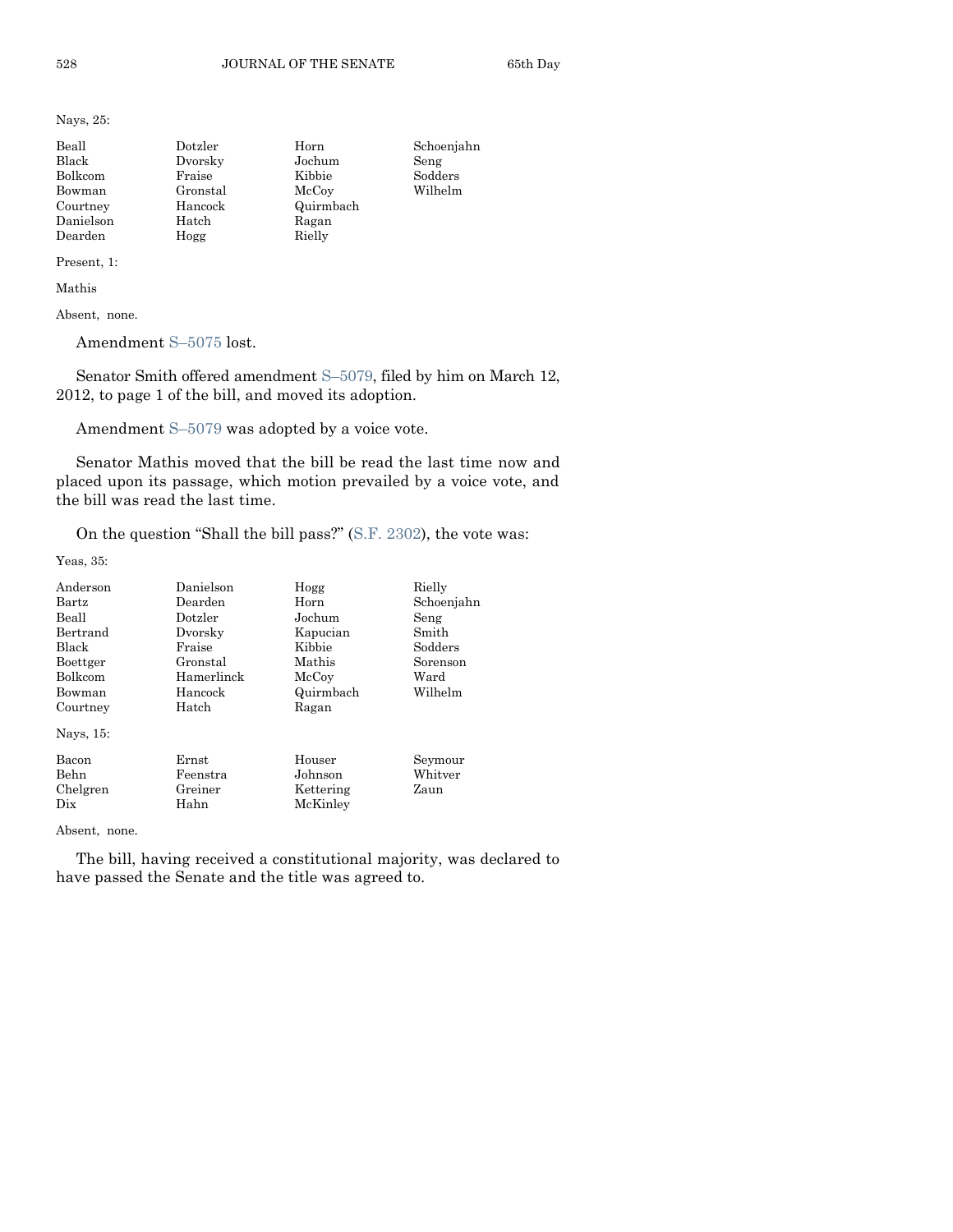# BUSINESS PENDING

#### **[Senate Resolution 113](http://coolice.legis.state.ia.us/Cool-ICE/default.asp?Category=billinfo&Service=Billbook&frame=1&GA=84&hbill=SR113)**

The Senate resumed consideration of **[Senate Resolution 113](http://coolice.legis.state.ia.us/Cool-ICE/default.asp?Category=billinfo&Service=Billbook&frame=1&GA=84&hbill=SR113)**, a resolution urging Congress to enact campaign finance restrictions relating to Citizens United v. Federal Election Commission, previously deferred.

Senator Danielson moved the adoption of Senate [Resolution 113,](http://coolice.legis.state.ia.us/Cool-ICE/default.asp?Category=billinfo&Service=Billbook&frame=1&GA=84&hbill=SR113) which motion prevailed by a voice vote.

# CONSIDERATION OF BILLS (Regular Calendar)

Senator Gronstal asked and received unanimous consent to take up for consideration Senate Files 2294 and 2293.

#### **[Senate File 2294](http://coolice.legis.state.ia.us/Cool-ICE/default.asp?Category=billinfo&Service=Billbook&frame=1&GA=84&hbill=SF2294)**

On motion of Senator Rielly, **[Senate File 2294](http://coolice.legis.state.ia.us/Cool-ICE/default.asp?Category=billinfo&Service=Billbook&frame=1&GA=84&hbill=SF2294)**, a bill for an act relating to the authorized activities of auctioneers in conducting a public sale or auction of real estate, was taken up for consideration.

Senator Rielly offered amendment S–[5082,](http://coolice.legis.state.ia.us/Cool-ICE/default.asp?Category=billinfo&Service=Billbook&frame=1&GA=84&hbill=S5082) filed by him from the floor, striking and replacing everything after the enacting clause and amending the title page of the bill, and moved its adoption.

Amendment S–[5082](http://coolice.legis.state.ia.us/Cool-ICE/default.asp?Category=billinfo&Service=Billbook&frame=1&GA=84&hbill=S5082) was adopted by a voice vote.

Senator Rielly moved that the bill be read the last time now and placed upon its passage, which motion prevailed by a voice vote, and the bill was read the last time.

On the question "Shall the bill pass?" [\(S.F. 2294\)](http://coolice.legis.state.ia.us/Cool-ICE/default.asp?Category=billinfo&Service=Billbook&frame=1&GA=84&hbill=SF2294), the vote was:

Yeas, 47:

| Andersor |
|----------|
| Bacon    |
| Bartz    |
| Beall    |
| Behn     |

n Dearden Horn Rielly Bartz Dotzler Jochum Seng Ernst Kapucian Smith

Dix Houser Schoenjahn Beall Dvorsky Johnson Seymour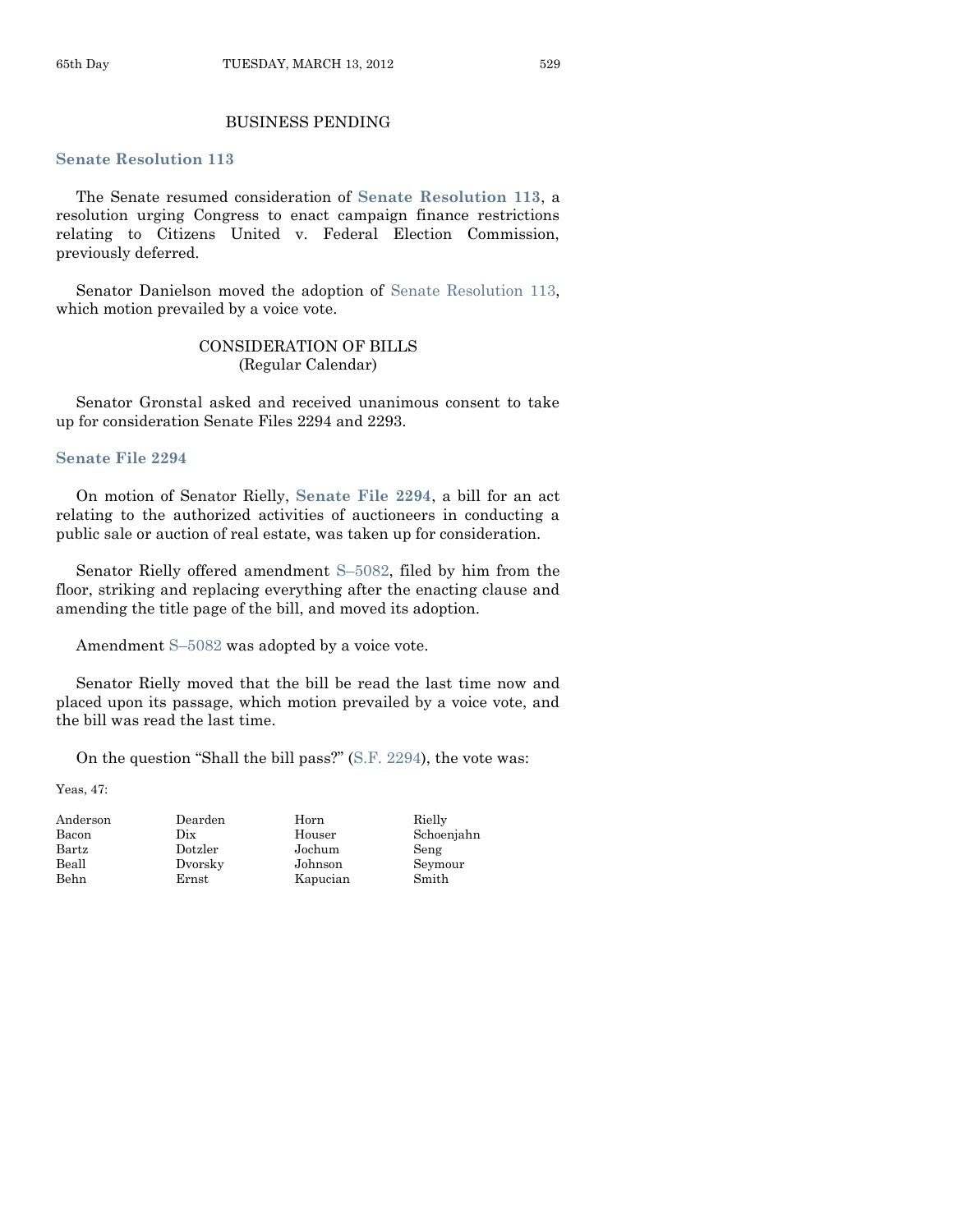| Bertrand       | Fraise     | Kettering | Sodders  |
|----------------|------------|-----------|----------|
| Black          | Gronstal   | Kibbie    | Sorenson |
| <b>Bolkcom</b> | Hahn       | Mathis    | Ward     |
| Bowman         | Hamerlinck | McCoy     | Whitver  |
| Chelgren       | Hancock    | McKinley  | Wilhelm  |
| Courtney       | Hatch      | Quirmbach | Zaun     |
| Danielson      | Hogg       | Ragan     |          |
| Nays, $3$ :    |            |           |          |
| Boettger       | Feenstra   | Greiner   |          |

Absent, none.

The bill, having received a constitutional majority, was declared to have passed the Senate and the title, as amended, was agreed to.

# **[Senate File 2293](http://coolice.legis.state.ia.us/Cool-ICE/default.asp?Category=billinfo&Service=Billbook&frame=1&GA=84&hbill=SF2293)**

On motion of Senator McCoy, **[Senate File 2293](http://coolice.legis.state.ia.us/Cool-ICE/default.asp?Category=billinfo&Service=Billbook&frame=1&GA=84&hbill=SF2293)**, a bill for an act relating to various matters under the purview of the insurance division of the department of commerce, providing penalties, and including effective date provisions, was taken up for consideration.

Senator McCoy offered amendment S–[5066,](http://coolice.legis.state.ia.us/Cool-ICE/default.asp?Category=billinfo&Service=Billbook&frame=1&GA=84&hbill=S5066) filed by him on March 12, 2012, to pages 2, 12, 13, 15, 20, and 21 of the bill.

Senator McCoy asked and received unanimous consent that action on amendment S–[5066](http://coolice.legis.state.ia.us/Cool-ICE/default.asp?Category=billinfo&Service=Billbook&frame=1&GA=84&hbill=S5066) be deferred.

Senator Feenstra offered amendment S–[5049,](http://coolice.legis.state.ia.us/Cool-ICE/default.asp?Category=billinfo&Service=Billbook&frame=1&GA=84&hbill=S5049) filed by him on March 7, 2012, to pages 11–14 and 20–21 of the bill, and moved its adoption.

A record roll call was requested.

On the question "Shall amendment S–[5049](http://coolice.legis.state.ia.us/Cool-ICE/default.asp?Category=billinfo&Service=Billbook&frame=1&GA=84&hbill=S5049) be adopted?" [\(S.F. 2293\)](http://coolice.legis.state.ia.us/Cool-ICE/default.asp?Category=billinfo&Service=Billbook&frame=1&GA=84&hbill=SF2293), the vote was:

Yeas, 24:

| Anderson | Chelgren | Hamerlinck | Seymour  |
|----------|----------|------------|----------|
| Bacon    | Dix      | Houser     | Smith    |
| Bartz    | Ernst    | Johnson    | Sorenson |
| Behn     | Feenstra | Kapucian   | Ward     |
| Bertrand | Greiner  | Kettering  | Whitver  |
| Boettger | Hahn     | McKinley   | Zaun     |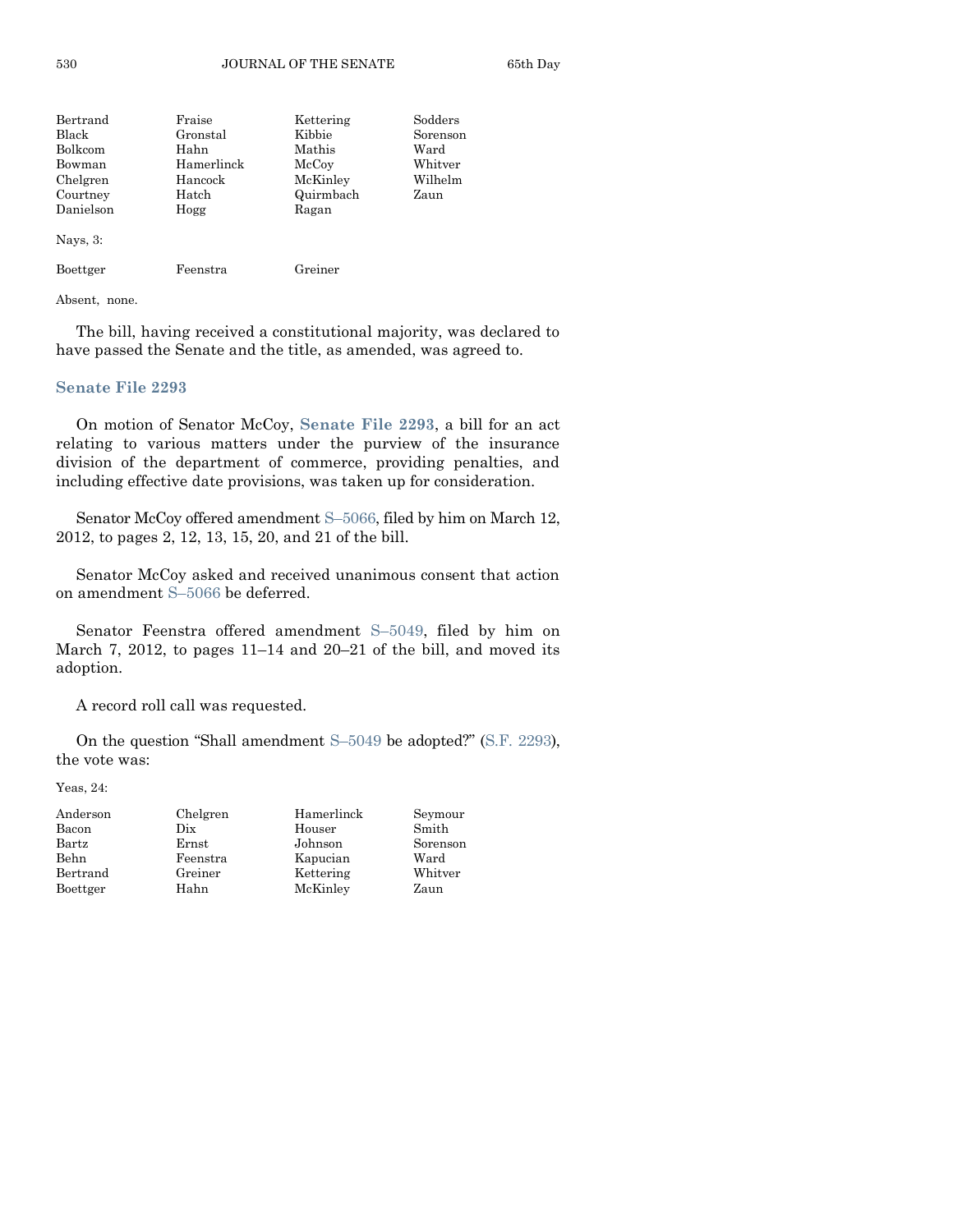Nays, 26:

| Beall     | Dotzler  | Horn      | Rielly     |
|-----------|----------|-----------|------------|
| Black     | Dvorsky  | Jochum    | Schoenjahn |
| Bolkcom   | Fraise   | Kibbie    | Seng       |
| Bowman    | Gronstal | Mathis    | Sodders    |
| Courtney  | Hancock  | McCoy     | Wilhelm    |
| Danielson | Hatch    | Quirmbach |            |
| Dearden   | Hogg     | Ragan     |            |

Absent, none.

Amendment S–[5049](http://coolice.legis.state.ia.us/Cool-ICE/default.asp?Category=billinfo&Service=Billbook&frame=1&GA=84&hbill=S5049) lost.

The Senate resumed consideration of amendment S–[5066,](http://coolice.legis.state.ia.us/Cool-ICE/default.asp?Category=billinfo&Service=Billbook&frame=1&GA=84&hbill=S5066) previously deferred.

Senator McCoy moved the adoption of amendment S–[5066.](http://coolice.legis.state.ia.us/Cool-ICE/default.asp?Category=billinfo&Service=Billbook&frame=1&GA=84&hbill=S5066)

Amendment S–[5066](http://coolice.legis.state.ia.us/Cool-ICE/default.asp?Category=billinfo&Service=Billbook&frame=1&GA=84&hbill=S5066) was adopted by a voice vote.

With the adoption of amendment S–[5066,](http://coolice.legis.state.ia.us/Cool-ICE/default.asp?Category=billinfo&Service=Billbook&frame=1&GA=84&hbill=S5066) the Chair ruled the following amendments out of order:

S–[5033,](http://coolice.legis.state.ia.us/Cool-ICE/default.asp?Category=billinfo&Service=Billbook&frame=1&GA=84&hbill=S5033) filed by Senator McCoy on February 28, 2012, to pages 12, 13, 20, and 21 of the bill; and

S–[5048,](http://coolice.legis.state.ia.us/Cool-ICE/default.asp?Category=billinfo&Service=Billbook&frame=1&GA=84&hbill=S5048) filed by Senator McCoy on March 6, 2012, to page 15 of the bill.

Senator McCoy moved that the bill be read the last time now and placed upon its passage, which motion prevailed by a voice vote, and the bill was read the last time.

On the question "Shall the bill pass?" [\(S.F. 2293\)](http://coolice.legis.state.ia.us/Cool-ICE/default.asp?Category=billinfo&Service=Billbook&frame=1&GA=84&hbill=SF2293), the vote was:

Rule 23, requiring all senators present to vote except those who express a conflict of interest, was invoked.

Yeas, 23:

| Beall     | Dearden | Hogg      | Ragan      |
|-----------|---------|-----------|------------|
| Black     | Dotzler | Horn      | Schoenjahn |
| Bolkcom   | Dvorsky | Jochum    | Seng       |
| Bowman    | Fraise  | Kibbie    | Sodders    |
| Courtney  | Hancock | Mathis    | Wilhelm    |
| Danielson | Hatch   | Quirmbach |            |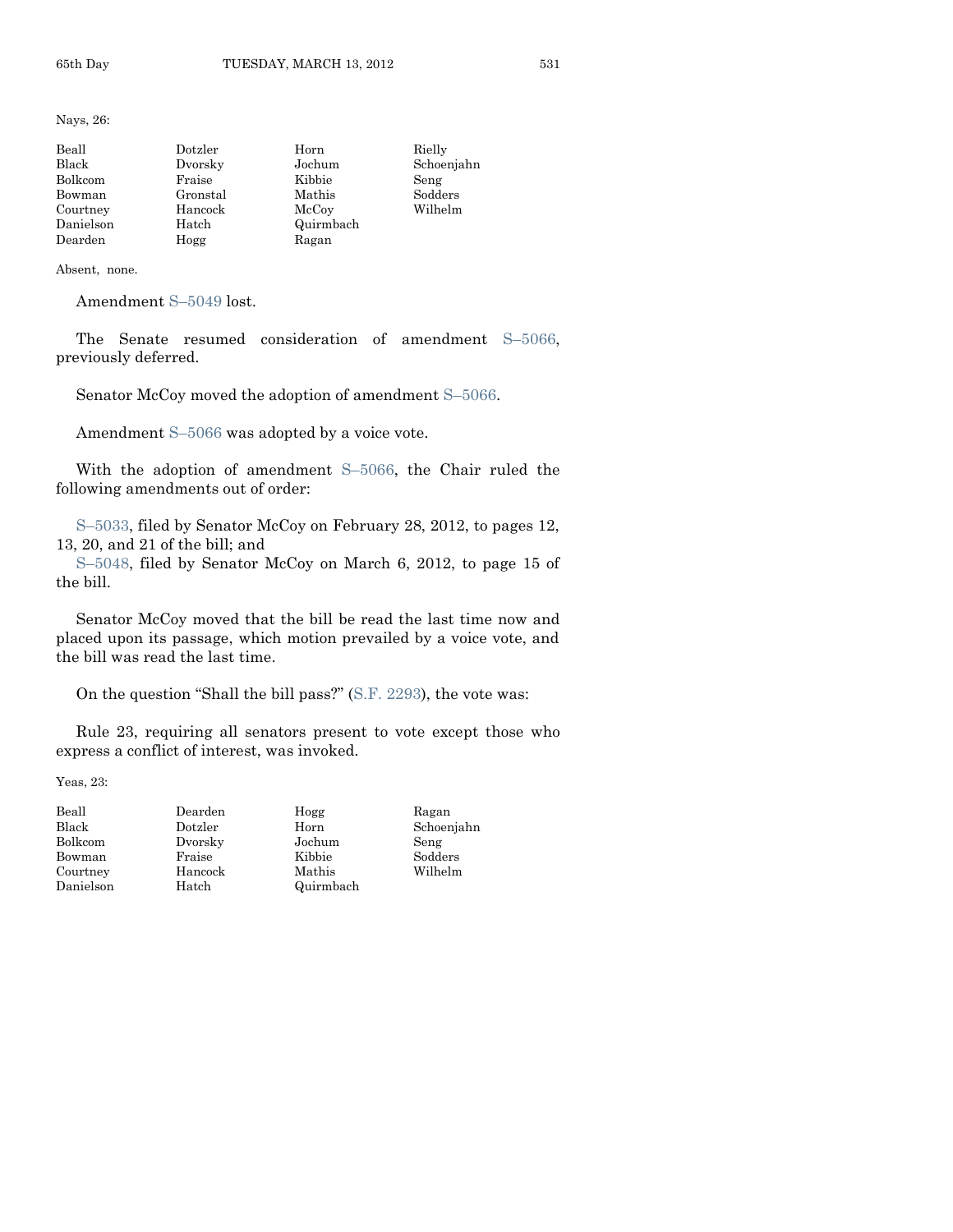Nays, 27:

| Anderson | Dix.       | Houser    | Seymour  |
|----------|------------|-----------|----------|
| Bacon    | Ernst      | Johnson   | Smith    |
| Bartz    | Feenstra   | Kapucian  | Sorenson |
| Behn     | Greiner    | Kettering | Ward     |
| Bertrand | Gronstal   | McCoy     | Whitver  |
| Boettger | Hahn       | McKinley  | Zaun     |
| Chelgren | Hamerlinck | Rielly    |          |

Absent, none.

The bill, not having received a constitutional majority, was declared to have failed to pass the Senate.

# CONSIDERATION OF BILLS (Regular Calendar)

Senator Gronstal asked and received unanimous consent to take up for consideration Senate Files 2128 and 2112.

# **[Senate File 2128](http://coolice.legis.state.ia.us/Cool-ICE/default.asp?Category=billinfo&Service=Billbook&frame=1&GA=84&hbill=SF2128)**

On motion of Senator Beall, **[Senate File 2128](http://coolice.legis.state.ia.us/Cool-ICE/default.asp?Category=billinfo&Service=Billbook&frame=1&GA=84&hbill=SF2128)**, a bill for an act requiring certain group health insurance policies, contracts, or plans to provide coverage for autism spectrum disorders for certain persons, providing for a repeal, and including applicability and effective date provisions, with report of committee recommending passage, was taken up for consideration.

Senator Beall offered amendment S–[5065,](http://coolice.legis.state.ia.us/Cool-ICE/default.asp?Category=billinfo&Service=Billbook&frame=1&GA=84&hbill=S5065) filed by him on March 12, 2012, to pages 1–4 of the bill, and moved its adoption.

Amendment S–[5065](http://coolice.legis.state.ia.us/Cool-ICE/default.asp?Category=billinfo&Service=Billbook&frame=1&GA=84&hbill=S5065) was adopted by a voice vote.

Senator Beall moved that the bill be read the last time now and placed upon its passage, which motion prevailed by a voice vote, and the bill was read the last time.

On the question "Shall the bill pass?" [\(S.F. 2128\)](http://coolice.legis.state.ia.us/Cool-ICE/default.asp?Category=billinfo&Service=Billbook&frame=1&GA=84&hbill=SF2128), the vote was:

Yeas, 43:

| Anderson       |  |
|----------------|--|
| Bacon          |  |
| $_{\rm Bartz}$ |  |
| Beall          |  |
| Bertrand       |  |

Anderson Danielson Hancock Quirmbach Dearden Hatch Dotzler Hogg Dvorsky Horn Ernst Houser

| Quirmbach  |  |
|------------|--|
| Ragan      |  |
| Rielly     |  |
| Schoenjahn |  |
| Seng       |  |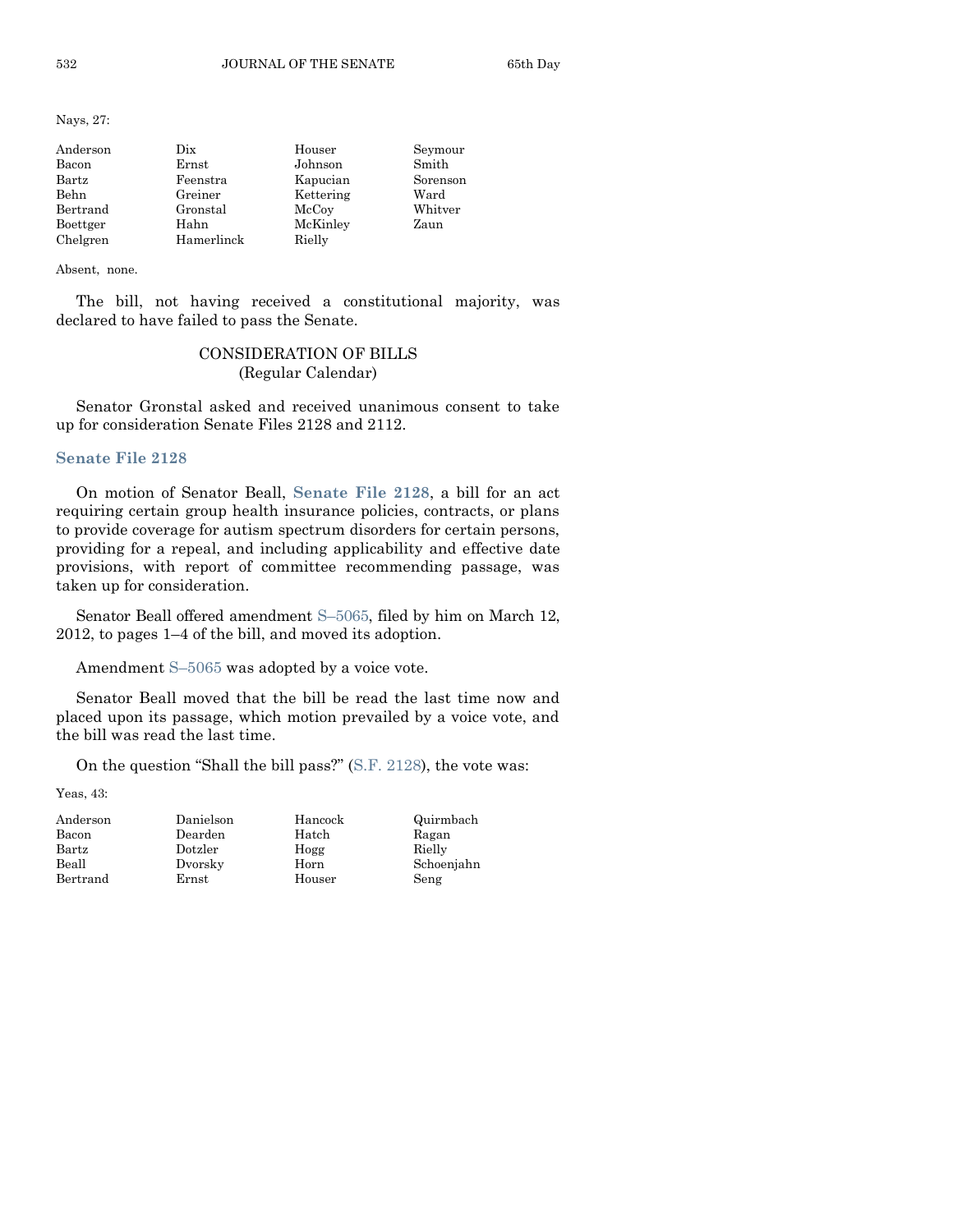| Black          | Feenstra   | Jochum   | Seymour |
|----------------|------------|----------|---------|
| Boettger       | Fraise     | Johnson  | Sodders |
| Bolkcom        | Greiner    | Kapucian | Ward    |
| Bowman         | Gronstal   | Kibbie   | Wilhelm |
| Chelgren       | Hahn       | Mathis   | Zaun    |
| Courtney       | Hamerlinck | McCoy    |         |
| Nays, 7:       |            |          |         |
| Behn           | Kettering  | Smith    | Whitver |
| $_{\rm \,pix}$ | McKinley   | Sorenson |         |

Absent, none.

The bill, having received a constitutional majority, was declared to have passed the Senate and the title was agreed to.

# **[Senate File 2112](http://coolice.legis.state.ia.us/Cool-ICE/default.asp?Category=billinfo&Service=Billbook&frame=1&GA=84&hbill=SF2112)**

On motion of Ernst, **[Senate File 2112](http://coolice.legis.state.ia.us/Cool-ICE/default.asp?Category=billinfo&Service=Billbook&frame=1&GA=84&hbill=SF2112)**, a bill for an act allowing a veteran to request that the veteran's driver's license or nonoperator's identification card be marked with the word "VETERAN" to indicate veteran status, was taken up for consideration.

Ernst moved that the bill be read the last time now and placed upon its passage, which motion prevailed by a voice vote, and the bill was read the last time.

On the question "Shall the bill pass?" [\(S.F. 2112\)](http://coolice.legis.state.ia.us/Cool-ICE/default.asp?Category=billinfo&Service=Billbook&frame=1&GA=84&hbill=SF2112), the vote was:

Yeas, 50:

| Anderson       | Dearden    | Hogg      | Rielly     |
|----------------|------------|-----------|------------|
| Bacon          | Dix        | Horn      | Schoenjahn |
| <b>Bartz</b>   | Dotzler    | Houser    | Seng       |
| Beall          | Dvorsky    | Jochum    | Seymour    |
| Behn           | Ernst      | Johnson   | Smith      |
| Bertrand       | Feenstra   | Kapucian  | Sodders    |
| Black          | Fraise     | Kettering | Sorenson   |
| Boettger       | Greiner    | Kibbie    | Ward       |
| <b>Bolkcom</b> | Gronstal   | Mathis    | Whitver    |
| Bowman         | Hahn       | McCoy     | Wilhelm    |
| Chelgren       | Hamerlinck | McKinley  | Zaun       |
| Courtney       | Hancock    | Quirmbach |            |
| Danielson      | Hatch      | Ragan     |            |

Nays, none.

Absent, none.

The bill, having received a constitutional majority, was declared to have passed the Senate and the title was agreed to.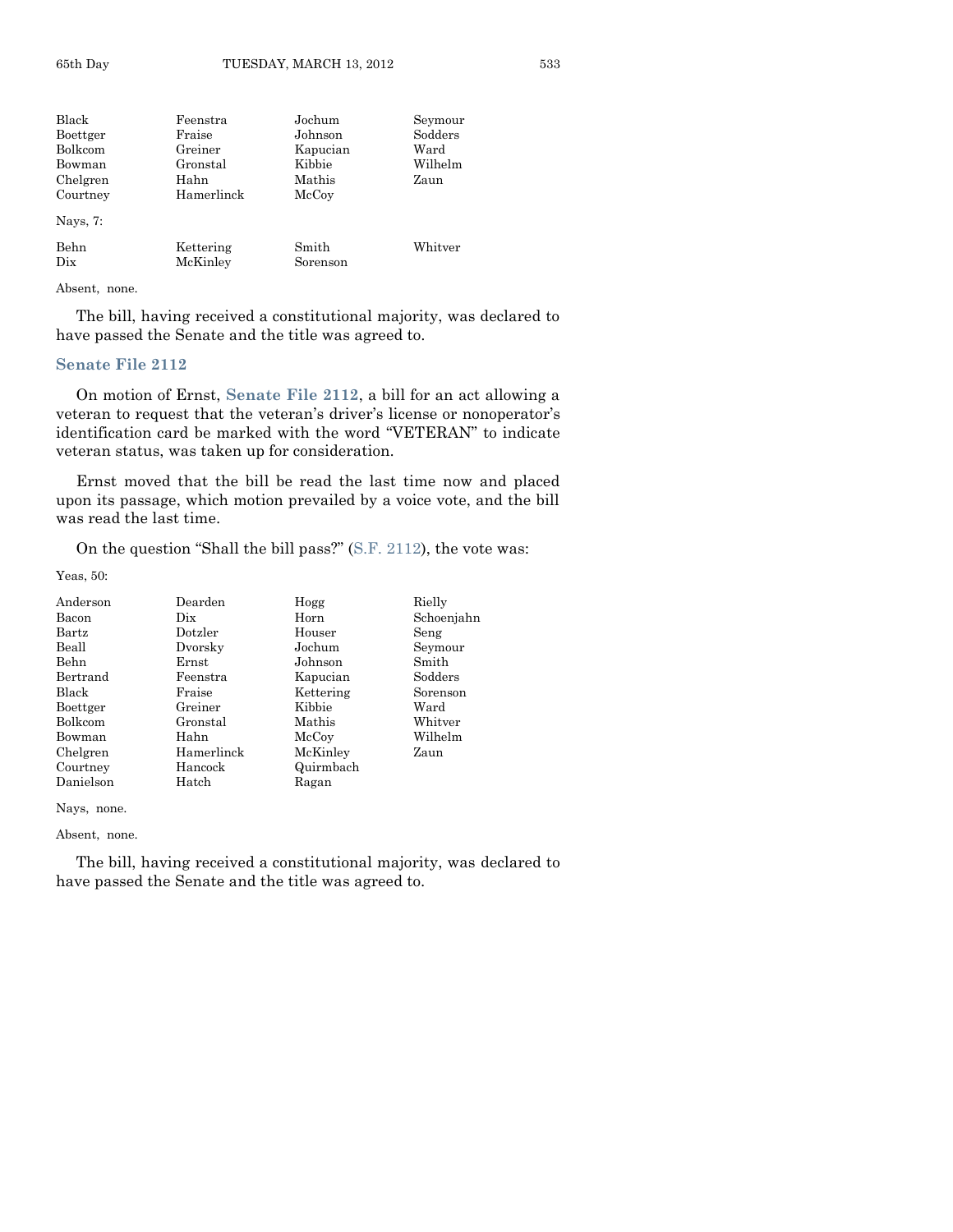# IMMEDIATELY MESSAGED

Senator Gronstal asked and received unanimous consent that **Senate Files 2112**, **2128**, **2294**, and **2302** be **immediately messaged** to the House.

# MOTION TO RECONSIDER ADOPTED

#### **[Senate File 2293](http://coolice.legis.state.ia.us/Cool-ICE/default.asp?Category=billinfo&Service=Billbook&frame=1&GA=84&hbill=SF2293)**

Senator Gronstal called up the following motion to reconsider filed by him from the floor and moved its adoption:

MR. PRESIDENT: I move to reconsider the vote by whic[h Senate File 2293](http://coolice.legis.state.ia.us/Cool-ICE/default.asp?Category=billinfo&Service=Billbook&frame=1&GA=84&hbill=SF2293) failed to pass the Senate on March 13, 2012.

On the question "Shall the motion to reconsider be adopted?" (S.F. [2293\)](http://coolice.legis.state.ia.us/Cool-ICE/default.asp?Category=billinfo&Service=Billbook&frame=1&GA=84&hbill=SF2293), the vote was:

Yeas, 26:

| Beall<br>Black<br><b>Bolkcom</b><br>Bowman<br>Courtney<br>Danielson<br>Dearden<br>Nays, 24: | Dotzler<br>Dvorsky<br>Fraise<br>Gronstal<br>Hancock<br>Hatch<br>Hogg | Horn<br>Jochum<br>Kibbie<br>Mathis<br>McCoy<br>Quirmbach<br>Ragan | Rielly<br>Schoenjahn<br>Seng<br>Sodders<br>Wilhelm |
|---------------------------------------------------------------------------------------------|----------------------------------------------------------------------|-------------------------------------------------------------------|----------------------------------------------------|
| Anderson                                                                                    | Chelgren                                                             | Hamerlinck                                                        | Seymour                                            |
| Bacon                                                                                       | Dix                                                                  | Houser                                                            | Smith                                              |
| <b>Bartz</b>                                                                                | Ernst                                                                | Johnson                                                           | Sorenson                                           |

Behn Feenstra Kapucian Ward<br>Bertrand Greiner Kettering Whitv Bertrand Greiner Kettering Whitver Boettger Hahn McKinley Zaun

Absent, none.

The motion prevailed.

Senator Gronstal moved to reconsider the vote by which [Senate](http://coolice.legis.state.ia.us/Cool-ICE/default.asp?Category=billinfo&Service=Billbook&frame=1&GA=84&hbill=SF2293)  [File 2293](http://coolice.legis.state.ia.us/Cool-ICE/default.asp?Category=billinfo&Service=Billbook&frame=1&GA=84&hbill=SF2293) went to its last reading, which motion prevailed by a voice vote.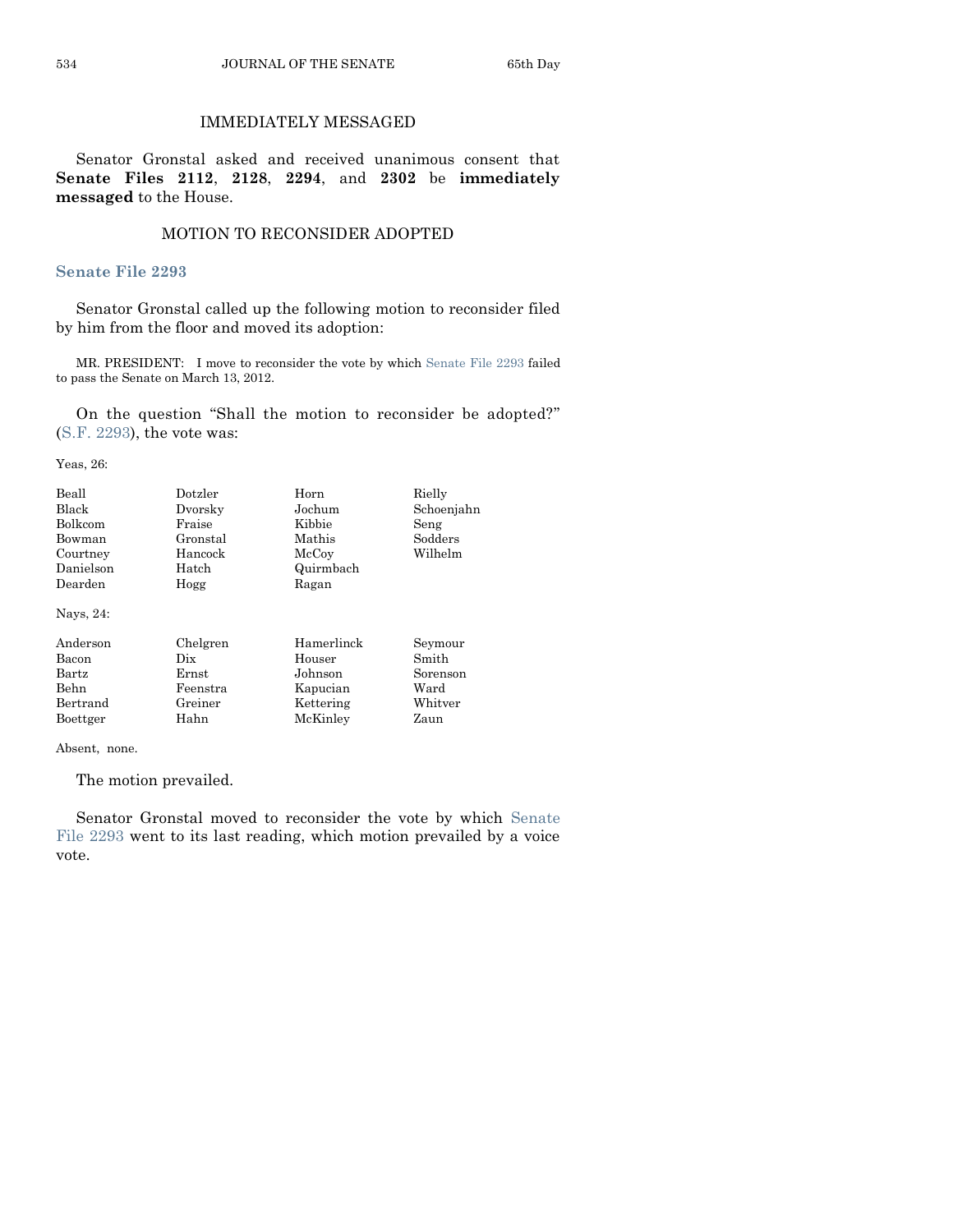On motion of Senator Gronstal, **[Senate File 2293](http://coolice.legis.state.ia.us/Cool-ICE/default.asp?Category=billinfo&Service=Billbook&frame=1&GA=84&hbill=SF2293)**, a bill for an act relating to various matters under the purview of the insurance division of the department of commerce, providing penalties, and including effective date provisions, was taken up for reconsideration.

Senator McCoy called up the following motion to reconsider filed by him from the floor and moved its adoption:

MR. PRESIDENT: I move to reconsider the vote by which amendment S–[5066](http://coolice.legis.state.ia.us/Cool-ICE/default.asp?Category=billinfo&Service=Billbook&frame=1&GA=84&hbill=S5066) to [Senate File 2293](http://coolice.legis.state.ia.us/Cool-ICE/default.asp?Category=billinfo&Service=Billbook&frame=1&GA=84&hbill=SF2293) was adopted by the Senate on March 13, 2012.

The motion prevailed by a voice vote and amendment S–[5066,](http://coolice.legis.state.ia.us/Cool-ICE/default.asp?Category=billinfo&Service=Billbook&frame=1&GA=84&hbill=S5066) by Senator McCoy to pages 2, 12, 13, 15, 20, and 21 of the bill, was taken up for reconsideration.

Senator McCoy called for the following division of amendment S–[5066:](http://coolice.legis.state.ia.us/Cool-ICE/default.asp?Category=billinfo&Service=Billbook&frame=1&GA=84&hbill=S5066)

Division S–[5066A](http://coolice.legis.state.ia.us/Cool-ICE/default.asp?Category=billinfo&Service=Billbook&frame=1&GA=84&hbill=S5066): Page 1, lines 2–5; Division S–[5066B](http://coolice.legis.state.ia.us/Cool-ICE/default.asp?Category=billinfo&Service=Billbook&frame=1&GA=84&hbill=S5066): Page 1, lines 6–9; and Division S–[5066C](http://coolice.legis.state.ia.us/Cool-ICE/default.asp?Category=billinfo&Service=Billbook&frame=1&GA=84&hbill=S5066): Page 1, lines 10–16.

Senator McCoy asked and received unanimous consent to withdraw division S–[5066A](http://coolice.legis.state.ia.us/Cool-ICE/default.asp?Category=billinfo&Service=Billbook&frame=1&GA=84&hbill=S5066).

[\(Senate File 2293](http://coolice.legis.state.ia.us/Cool-ICE/default.asp?Category=billinfo&Service=Billbook&frame=1&GA=84&hbill=SF2293) and amendment S–[5066](http://coolice.legis.state.ia.us/Cool-ICE/default.asp?Category=billinfo&Service=Billbook&frame=1&GA=84&hbill=S5066) were deferred.)

The Senate stood at ease at 5:11 p.m. until the fall of the gavel for the purpose of a Republican party caucus.

The Senate resumed session at 5:34 p.m., President Kibbie presiding.

The Senate resumed consideration of [Senate File 2293](http://coolice.legis.state.ia.us/Cool-ICE/default.asp?Category=billinfo&Service=Billbook&frame=1&GA=84&hbill=SF2293) and amendment S–[5066,](http://coolice.legis.state.ia.us/Cool-ICE/default.asp?Category=billinfo&Service=Billbook&frame=1&GA=84&hbill=S5066) previously deferred.

# LEAVE OF ABSENCE

Leave of absence was granted as follows:

Senator Houser, until he returns, on request of Senator Bartz.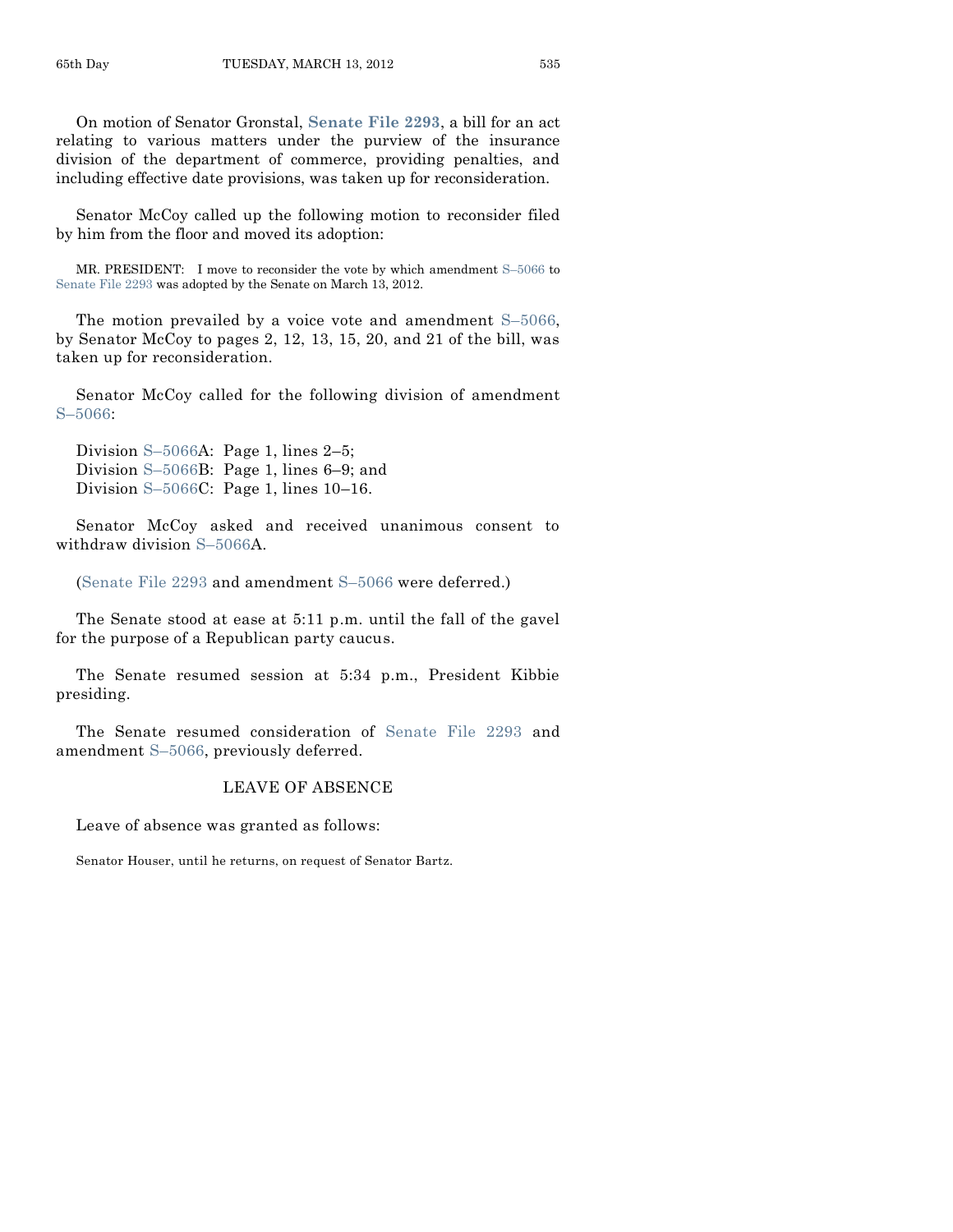# Senator McCoy moved the adoption of division S–[5066B](http://coolice.legis.state.ia.us/Cool-ICE/default.asp?Category=billinfo&Service=Billbook&frame=1&GA=84&hbill=S5066).

A record roll call was requested.

On the question "Shall division S–[5066B](http://coolice.legis.state.ia.us/Cool-ICE/default.asp?Category=billinfo&Service=Billbook&frame=1&GA=84&hbill=S5066) be adopted?" [\(S.F. 2293\)](http://coolice.legis.state.ia.us/Cool-ICE/default.asp?Category=billinfo&Service=Billbook&frame=1&GA=84&hbill=SF2293), the vote was:

Yeas, 26:

| Beall<br><b>Black</b><br><b>Bolkcom</b><br>Bowman<br>Courtney<br>Danielson<br>Dearden<br>Nays, 23: | Dotzler<br>Dvorsky<br>Fraise<br>Gronstal<br>Hancock<br>Hatch<br>Hogg | Horn<br>Jochum<br>Kibbie<br>Mathis<br>McCoy<br>Quirmbach<br>Ragan     | Rielly<br>Schoenjahn<br>Seng<br>Sodders<br>Wilhelm |
|----------------------------------------------------------------------------------------------------|----------------------------------------------------------------------|-----------------------------------------------------------------------|----------------------------------------------------|
| Anderson<br>Bacon<br><b>Bartz</b><br><b>Behn</b><br>Bertrand<br>Boettger                           | Chelgren<br>Dix<br>Ernst<br>Feenstra<br>Greiner<br>Hahn              | Hamerlinck<br>Johnson<br>Kapucian<br>Kettering<br>McKinley<br>Seymour | Smith<br>Sorenson<br>Ward<br>Whitver<br>Zaun       |

Absent, 1:

Houser

Division S–[5066B](http://coolice.legis.state.ia.us/Cool-ICE/default.asp?Category=billinfo&Service=Billbook&frame=1&GA=84&hbill=S5066) was adopted.

Senator McCoy moved the adoption of division S–[5066C](http://coolice.legis.state.ia.us/Cool-ICE/default.asp?Category=billinfo&Service=Billbook&frame=1&GA=84&hbill=S5066).

A record roll call was requested.

On the question "Shall division S–[5066C](http://coolice.legis.state.ia.us/Cool-ICE/default.asp?Category=billinfo&Service=Billbook&frame=1&GA=84&hbill=S5066) be adopted?" [\(S.F. 2293\)](http://coolice.legis.state.ia.us/Cool-ICE/default.asp?Category=billinfo&Service=Billbook&frame=1&GA=84&hbill=SF2293), the vote was:

Yeas, 25:

| Beall     | Dotzler  | Horn      | Schoenjahn |
|-----------|----------|-----------|------------|
| Black     | Dvorsky  | Jochum    | Seng       |
| Bolkcom   | Fraise   | Kibbie    | Sodders    |
| Bowman    | Gronstal | Mathis    | Wilhelm    |
| Courtney  | Hancock  | McCoy     |            |
| Danielson | Hatch    | Quirmbach |            |
| Dearden   | Hogg     | Ragan     |            |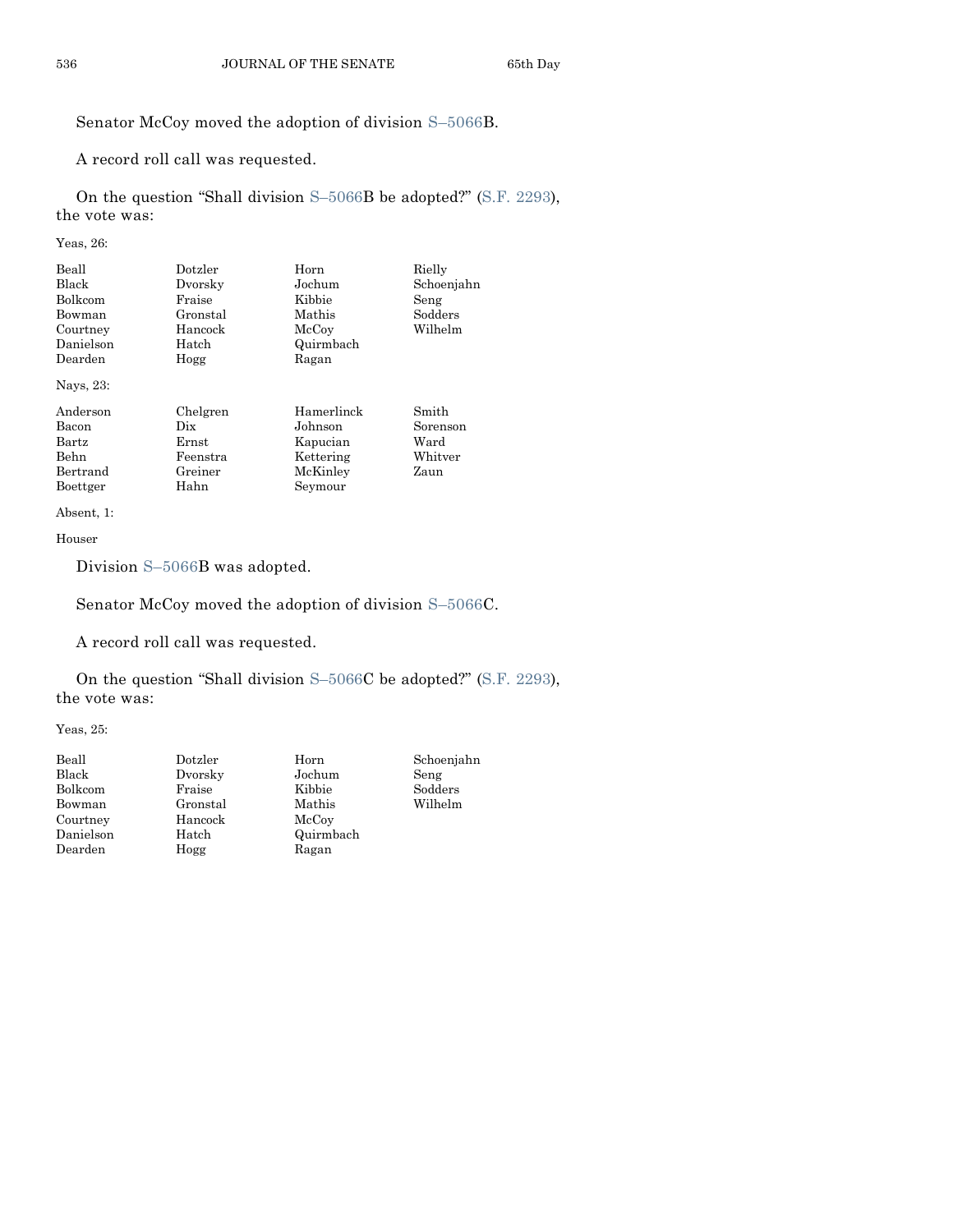Nays, 24:

| Anderson | Chelgren | Hamerlinck | Seymour  |
|----------|----------|------------|----------|
| Bacon    | Dix      | Johnson    | Smith    |
| Bartz    | Ernst    | Kapucian   | Sorenson |
| Behn     | Feenstra | Kettering  | Ward     |
| Bertrand | Greiner  | McKinley   | Whitver  |
| Boettger | Hahn     | Rielly     | Zaun     |

Absent, 1:

Houser

Division S–[5066C](http://coolice.legis.state.ia.us/Cool-ICE/default.asp?Category=billinfo&Service=Billbook&frame=1&GA=84&hbill=S5066) was adopted.

Senator McCoy moved that the bill be read the last time now and placed upon its passage, which motion prevailed by a voice vote, and the bill was read the last time.

On the question "Shall the bill pass?" [\(S.F. 2293\)](http://coolice.legis.state.ia.us/Cool-ICE/default.asp?Category=billinfo&Service=Billbook&frame=1&GA=84&hbill=SF2293), the vote was:

Rule 23, requiring all senators present to vote except those who express a conflict of interest, was invoked.

Yeas, 26:

| Beall        | Dotzler  | Horn       | Rielly     |
|--------------|----------|------------|------------|
| <b>Black</b> | Dvorsky  | Jochum     | Schoenjahn |
| Bolkcom      | Fraise   | Kibbie     | Seng       |
| Bowman       | Gronstal | Mathis     | Sodders    |
| Courtney     | Hancock  | McCoy      | Wilhelm    |
| Danielson    | Hatch    | Quirmbach  |            |
| Dearden      | Hogg     | Ragan      |            |
| Nays, 23:    |          |            |            |
| Anderson     | Chelgren | Hamerlinck | Smith      |
| Bacon        | Dix.     | Johnson    | Sorenson   |
| Bartz        | Ernst    | Kapucian   | Ward       |
| <b>Behn</b>  | Feenstra | Kettering  | Whitver    |
| Bertrand     | Greiner  | McKinley   | Zaun       |
| Boettger     | Hahn     | Seymour    |            |

Absent, 1:

Houser

The bill, having received a constitutional majority, was declared to have passed the Senate and the title was agreed to.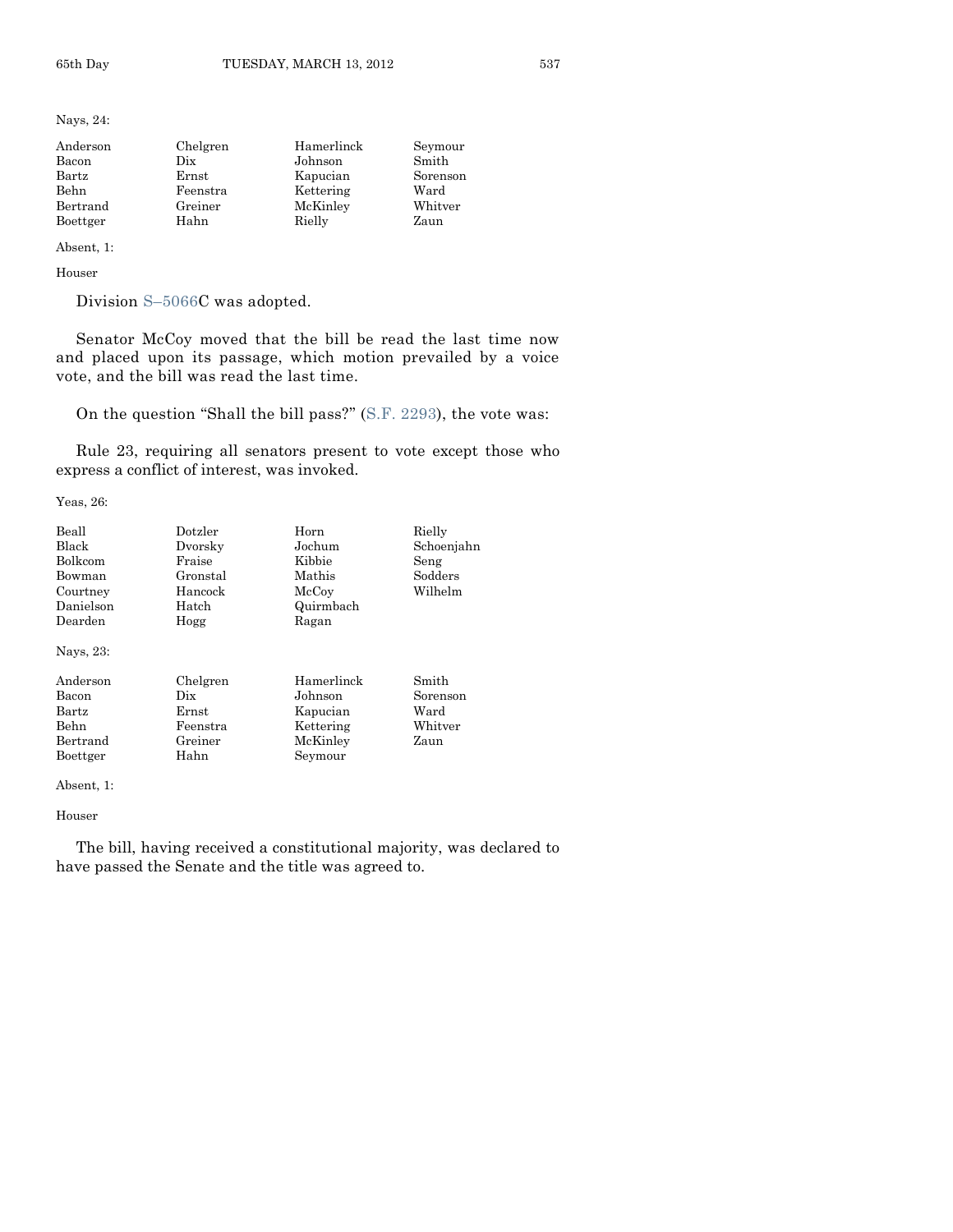# IMMEDIATELY MESSAGED

Senator Gronstal asked and received unanimous consent that **[Senate File 2293](http://coolice.legis.state.ia.us/Cool-ICE/default.asp?Category=billinfo&Service=Billbook&frame=1&GA=84&hbill=SF2293)** be **immediately messaged** to the House.

# CONSIDERATION OF BILLS (Regular Calendar)

Senator Gronstal asked and received unanimous consent to take up for consideration Senate Files 2236 and 2275.

# **[Senate File 2236](http://coolice.legis.state.ia.us/Cool-ICE/default.asp?Category=billinfo&Service=Billbook&frame=1&GA=84&hbill=SF2236)**

On motion of Senator Danielson, **[Senate File 2236](http://coolice.legis.state.ia.us/Cool-ICE/default.asp?Category=billinfo&Service=Billbook&frame=1&GA=84&hbill=SF2236)**, a bill for an act relating to the procedures and duties of the Iowa ethics and campaign disclosure board relating to campaign finance and to county redistricting and making penalties applicable, was taken up for consideration.

Senator Danielson offered amendment S–[5085,](http://coolice.legis.state.ia.us/Cool-ICE/default.asp?Category=billinfo&Service=Billbook&frame=1&GA=84&hbill=S5085) filed by him from the floor to pages 1 and 4–6 and amending the title page of the bill.

Senator Danielson called for the following division of amendment S–[5085:](http://coolice.legis.state.ia.us/Cool-ICE/default.asp?Category=billinfo&Service=Billbook&frame=1&GA=84&hbill=S5085)

Division S–[5085A](http://coolice.legis.state.ia.us/Cool-ICE/default.asp?Category=billinfo&Service=Billbook&frame=1&GA=84&hbill=S5085): Page 1, lines 2–5 and lines 8–13; and Division S–[5085B](http://coolice.legis.state.ia.us/Cool-ICE/default.asp?Category=billinfo&Service=Billbook&frame=1&GA=84&hbill=S5085): Page 1, lines 6–7.

Senator Danielson asked and received unanimous consent to withdraw division S–[5085B](http://coolice.legis.state.ia.us/Cool-ICE/default.asp?Category=billinfo&Service=Billbook&frame=1&GA=84&hbill=S5085).

Senator Danielson moved the adoption of division S–[5085A](http://coolice.legis.state.ia.us/Cool-ICE/default.asp?Category=billinfo&Service=Billbook&frame=1&GA=84&hbill=S5085).

Division S–[5085A](http://coolice.legis.state.ia.us/Cool-ICE/default.asp?Category=billinfo&Service=Billbook&frame=1&GA=84&hbill=S5085) was adopted by a voice vote.

Senator Danielson offered amendment S–[5087,](http://coolice.legis.state.ia.us/Cool-ICE/default.asp?Category=billinfo&Service=Billbook&frame=1&GA=84&hbill=S5087) filed by him from the floor to pages 4–5 of the bill, and moved its adoption.

Amendment S–[5087](http://coolice.legis.state.ia.us/Cool-ICE/default.asp?Category=billinfo&Service=Billbook&frame=1&GA=84&hbill=S5087) was adopted by a voice vote.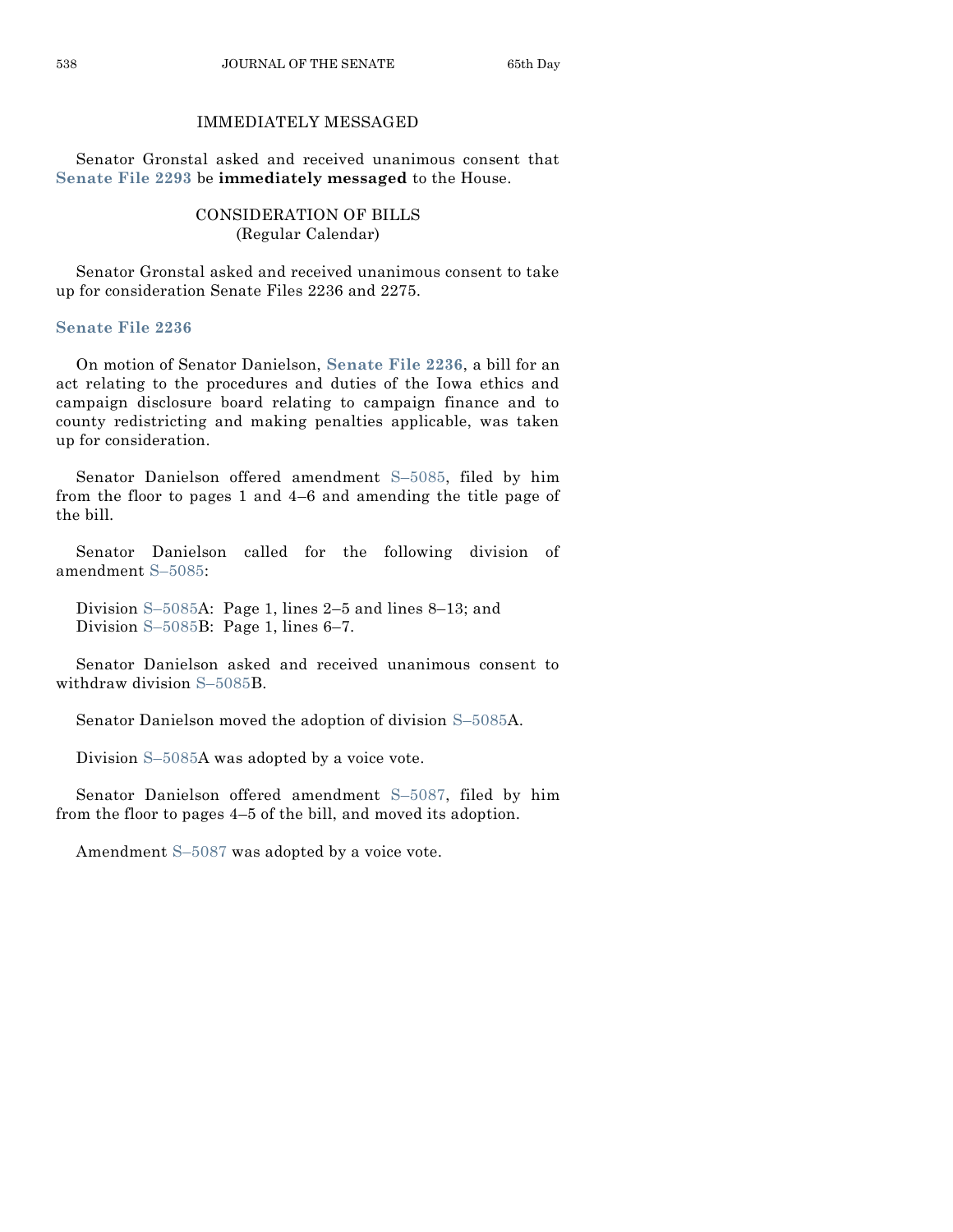Senator Chelgren asked and received unanimous consent that action on **[Senate File 2236](http://coolice.legis.state.ia.us/Cool-ICE/default.asp?Category=billinfo&Service=Billbook&frame=1&GA=84&hbill=SF2236)** be **deferred**.

# **[Senate File 2275](http://coolice.legis.state.ia.us/Cool-ICE/default.asp?Category=billinfo&Service=Billbook&frame=1&GA=84&hbill=SF2275)**

On motion of Senator Danielson, **[Senate File 2275](http://coolice.legis.state.ia.us/Cool-ICE/default.asp?Category=billinfo&Service=Billbook&frame=1&GA=84&hbill=SF2275)**, a bill for an act authorizing licensees authorized to conduct gambling games on an excursion boat, gambling structure, or racetrack enclosure to operate internet wagering on poker and making penalties applicable, was taken up for consideration.

Senator Danielson withdrew amendment S–[5059,](http://coolice.legis.state.ia.us/Cool-ICE/default.asp?Category=billinfo&Service=Billbook&frame=1&GA=84&hbill=S5059) filed by him on March 8, 2012, to pages 1 and 3–5 and amending the title page of the bill.

Senator Danielson offered amendment S–[5064,](http://coolice.legis.state.ia.us/Cool-ICE/default.asp?Category=billinfo&Service=Billbook&frame=1&GA=84&hbill=S5064) filed by him on March 12, 2012, to pages 1 and 3–5 and amending the title page of the bill, and moved its adoption.

Amendment S–[5064](http://coolice.legis.state.ia.us/Cool-ICE/default.asp?Category=billinfo&Service=Billbook&frame=1&GA=84&hbill=S5064) was adopted by a voice vote.

Senator Dvorsky offered amendment S–[5068,](http://coolice.legis.state.ia.us/Cool-ICE/default.asp?Category=billinfo&Service=Billbook&frame=1&GA=84&hbill=S5068) filed by Senators Dvorsky and Feenstra on March 12, 2012, to page 4 of the bill.

Senator Bertrand raised the point of order that amendment S–[5068](http://coolice.legis.state.ia.us/Cool-ICE/default.asp?Category=billinfo&Service=Billbook&frame=1&GA=84&hbill=S5068) was not germane to the bill.

The Chair ruled the point well-taken and amendment S–[5068](http://coolice.legis.state.ia.us/Cool-ICE/default.asp?Category=billinfo&Service=Billbook&frame=1&GA=84&hbill=S5068) out of order.

Senator Ernst offered amendment S–[5086,](http://coolice.legis.state.ia.us/Cool-ICE/default.asp?Category=billinfo&Service=Billbook&frame=1&GA=84&hbill=S5086) filed by her from the floor, to page 6 of the bill.

Senator Sodders raised the point of order that amendment S–[5086](http://coolice.legis.state.ia.us/Cool-ICE/default.asp?Category=billinfo&Service=Billbook&frame=1&GA=84&hbill=S5086) was not germane to the bill.

The Chair ruled the point not well-taken and amendment S–[5086](http://coolice.legis.state.ia.us/Cool-ICE/default.asp?Category=billinfo&Service=Billbook&frame=1&GA=84&hbill=S5086) in order.

[\(Senate File 2275](http://coolice.legis.state.ia.us/Cool-ICE/default.asp?Category=billinfo&Service=Billbook&frame=1&GA=84&hbill=SF2275) and amendment S–[5086](http://coolice.legis.state.ia.us/Cool-ICE/default.asp?Category=billinfo&Service=Billbook&frame=1&GA=84&hbill=S5086) were deferred.)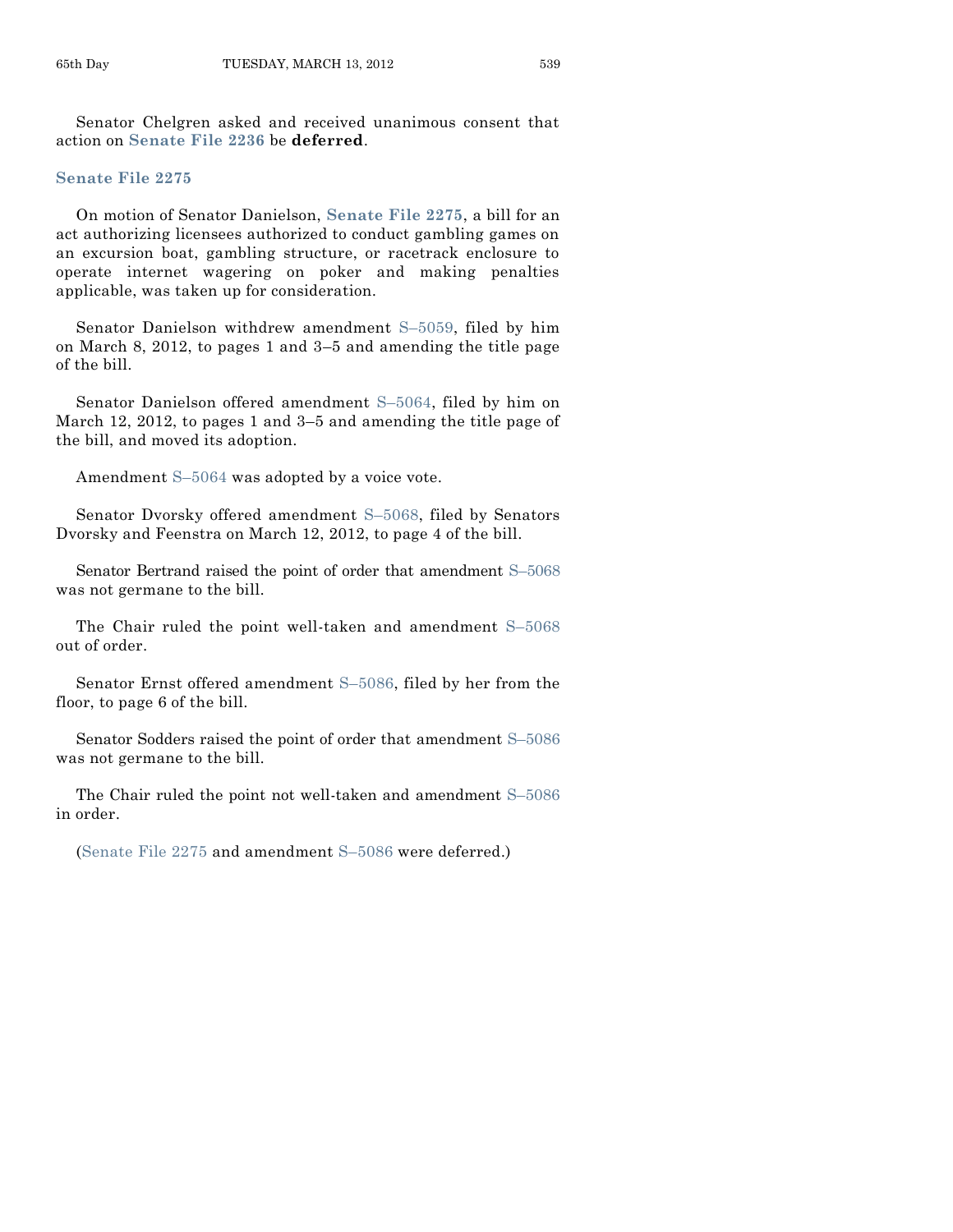The Senate stood at ease at 6:20 p.m. until the fall of the gavel for the purpose of a Democratic party caucuses.

The Senate resumed session at 6:24 p.m., President Kibbie presiding.

Senator Ernst moved the adoption of amendment S–[5086.](http://coolice.legis.state.ia.us/Cool-ICE/default.asp?Category=billinfo&Service=Billbook&frame=1&GA=84&hbill=S5086)

A record roll call was requested.

On the question "Shall amendment S–[5086](http://coolice.legis.state.ia.us/Cool-ICE/default.asp?Category=billinfo&Service=Billbook&frame=1&GA=84&hbill=S5086) be adopted?" [\(S.F. 2275\)](http://coolice.legis.state.ia.us/Cool-ICE/default.asp?Category=billinfo&Service=Billbook&frame=1&GA=84&hbill=SF2275), the vote was:

Yeas, 22:

| Anderson     | Chelgren   | Johnson   | Sorenson   |
|--------------|------------|-----------|------------|
| Bacon        | Ernst      | Kapucian  | Ward       |
| $\rm{Bartz}$ | Feenstra   | Kettering | Whitver    |
| Behn         | Greiner    | McKinley  | Zaun       |
| Bertrand     | Hahn       | Seymour   |            |
| Boettger     | Hamerlinck | Smith     |            |
| Nays, 27:    |            |           |            |
| Beall        | Dix.       | Hogg      | Ragan      |
| <b>Black</b> | Dotzler    | Horn      | Rielly     |
| Bolkcom      | Dvorsky    | Jochum    | Schoenjahn |
| Bowman       | Fraise     | Kibbie    | Seng       |
| Courtney     | Gronstal   | Mathis    | Sodders    |
| Danielson    | Hancock    | McCoy     | Wilhelm    |
| Dearden      | Hatch      | Quirmbach |            |
| Absent, 1:   |            |           |            |

#### Houser

Amendment S–[5086](http://coolice.legis.state.ia.us/Cool-ICE/default.asp?Category=billinfo&Service=Billbook&frame=1&GA=84&hbill=S5086) lost.

Senator Danielson moved that the bill be read the last time now and placed upon its passage, which motion prevailed by a voice vote, and the bill was read the last time.

On the question "Shall the bill pass?" [\(S.F. 2275\)](http://coolice.legis.state.ia.us/Cool-ICE/default.asp?Category=billinfo&Service=Billbook&frame=1&GA=84&hbill=SF2275), the vote was:

Yeas, 29:

| Dearden | Horn     | Schoenjahn |
|---------|----------|------------|
| Dix     | Jochum   | Sodders    |
| Dotzler | Kapucian | Sorenson   |
| Dvorsky | Kibbie   | Whitver    |
|         |          |            |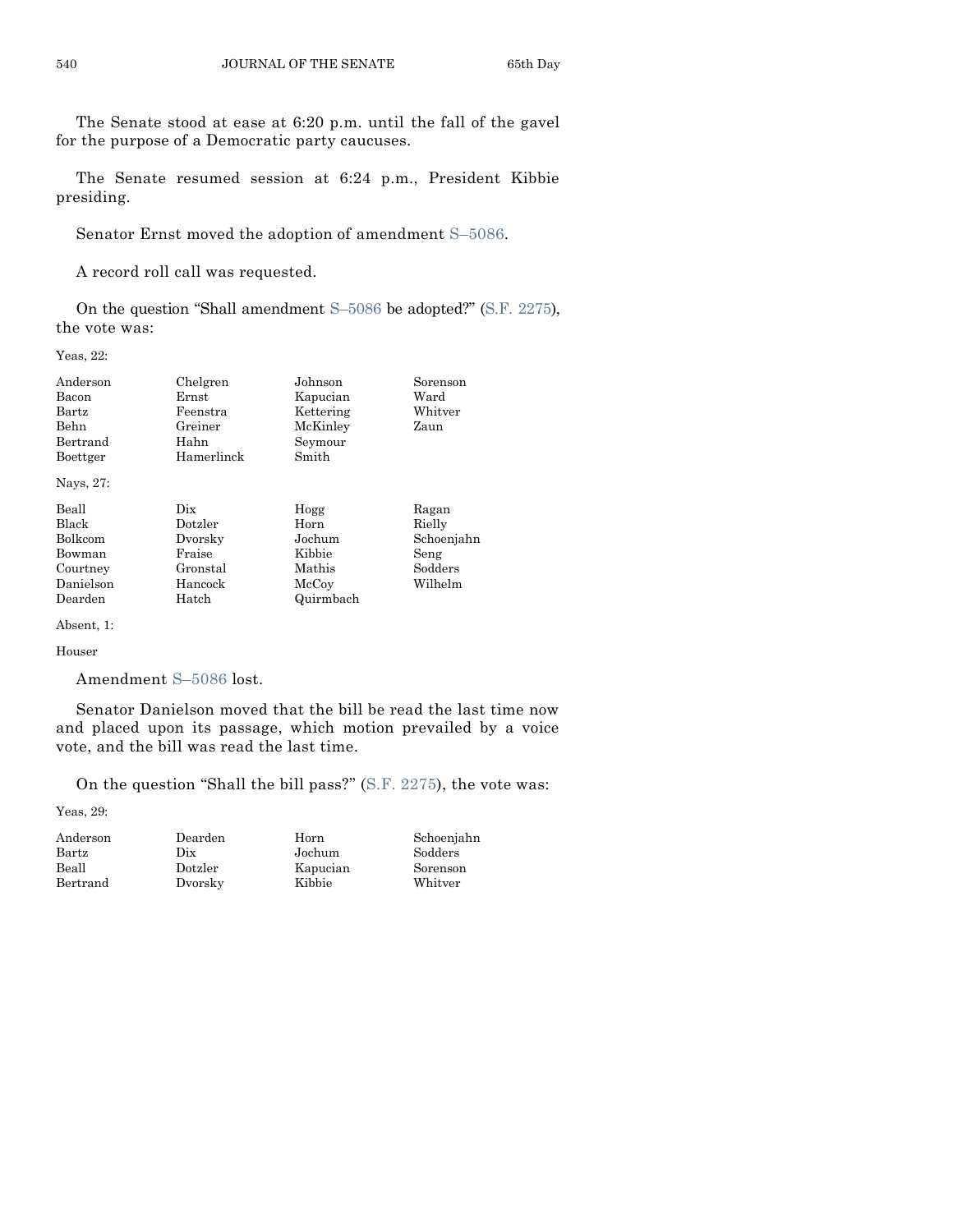Black Greiner Mathis Wilhelm Bowman Gronstal McCoy<br>Courtney Hancock Ragan Courtney Danielson Hatch Rielly Nays, 20:

| Bacon    | Ernst      | Hogg      | Seng    |
|----------|------------|-----------|---------|
| Behn     | Feenstra   | Johnson   | Seymour |
| Boettger | Fraise     | Kettering | Smith   |
| Bolkcom  | Hahn       | McKinley  | Ward    |
| Chelgren | Hamerlinck | Quirmbach | Zaun    |

Absent, 1:

Houser

The bill, having received a constitutional majority, was declared to have passed the Senate and the title, as amended, was agreed to.

# IMMEDIATELY MESSAGED

Senator Gronstal asked and received unanimous consent that **[Senate File 2275](http://coolice.legis.state.ia.us/Cool-ICE/default.asp?Category=billinfo&Service=Billbook&frame=1&GA=84&hbill=SF2275)** be **immediately messaged** to the House.

# CONFIRMATION OF GOVERNOR'S APPOINTMENTS (Individual Confirmation Calendar)

Senator Gronstal called up the appointment of Swati Dandekar as a member of the Iowa Utilities Board, placed on the Individual Confirmation Calendar on February 2, 2012, found on page 186 of the Senate Journal.

Senator McCoy moved that the foregoing appointment be confirmed by the Senate.

On the question "Shall the appointee be confirmed?" the vote was:

Yeas, 43:

| Anderson     | Dix      | Horn      | Schoenjahn |
|--------------|----------|-----------|------------|
| Bacon        | Dvorsky  | Jochum    | Seng       |
| $\rm{Bartz}$ | Ernst    | Johnson   | Seymour    |
| Behn         | Feenstra | Kapucian  | Smith      |
| Bertrand     | Fraise   | Kettering | Sodders    |
| Boettger     | Greiner  | Kibbie    | Sorenson   |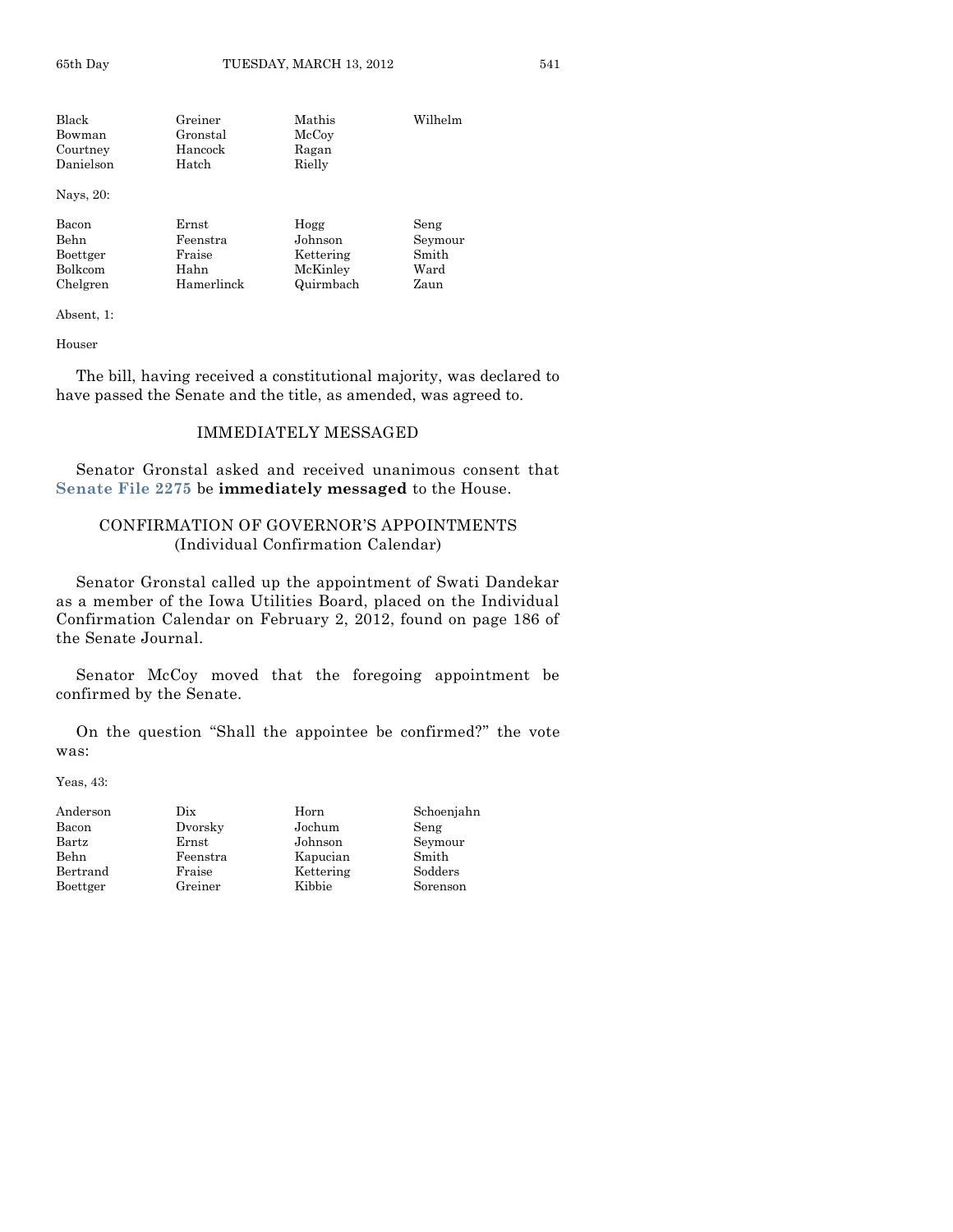| Bolkcom   | Gronstal   | Mathis    | Ward    |
|-----------|------------|-----------|---------|
| Bowman    | Hahn       | McCoy     | Whitver |
| Chelgren  | Hamerlinck | McKinley  | Wilhelm |
| Danielson | Hancock    | Ragan     | Zaun    |
| Dearden   | Hogg       | Rielly    |         |
| Nays, 6:  |            |           |         |
| Beall     | Courtney   | Hatch     |         |
| Black     | Dotzler    | Quirmbach |         |

Absent, 1:

Houser

The appointee, having received a two-thirds vote, was declared to have been confirmed by the Senate.

Senator Gronstal called up the appointment of San Wong as Director of the Department of Human Rights, placed on the Individual Confirmation Calendar on February 9, 2012, found on page 231 of the Senate Journal.

Senator Jochum moved that the foregoing appointment be confirmed by the Senate.

On the question "Shall the appointee be confirmed?" the vote was:

Yeas, 49:

| Anderson       | Dearden    | Hogg      | Schoenjahn |
|----------------|------------|-----------|------------|
| Bacon          | Dix        | Horn      | Seng       |
| <b>Bartz</b>   | Dotzler    | Jochum    | Seymour    |
| Beall          | Dvorsky    | Johnson   | Smith      |
| Behn           | Ernst      | Kapucian  | Sodders    |
| Bertrand       | Feenstra   | Kettering | Sorenson   |
| Black          | Fraise     | Kibbie    | Ward       |
| Boettger       | Greiner    | Mathis    | Whitver    |
| <b>Bolkcom</b> | Gronstal   | McCoy     | Wilhelm    |
| Bowman         | Hahn       | McKinley  | Zaun       |
| Chelgren       | Hamerlinck | Quirmbach |            |
| Courtney       | Hancock    | Ragan     |            |
| Danielson      | Hatch      | Rielly    |            |
|                |            |           |            |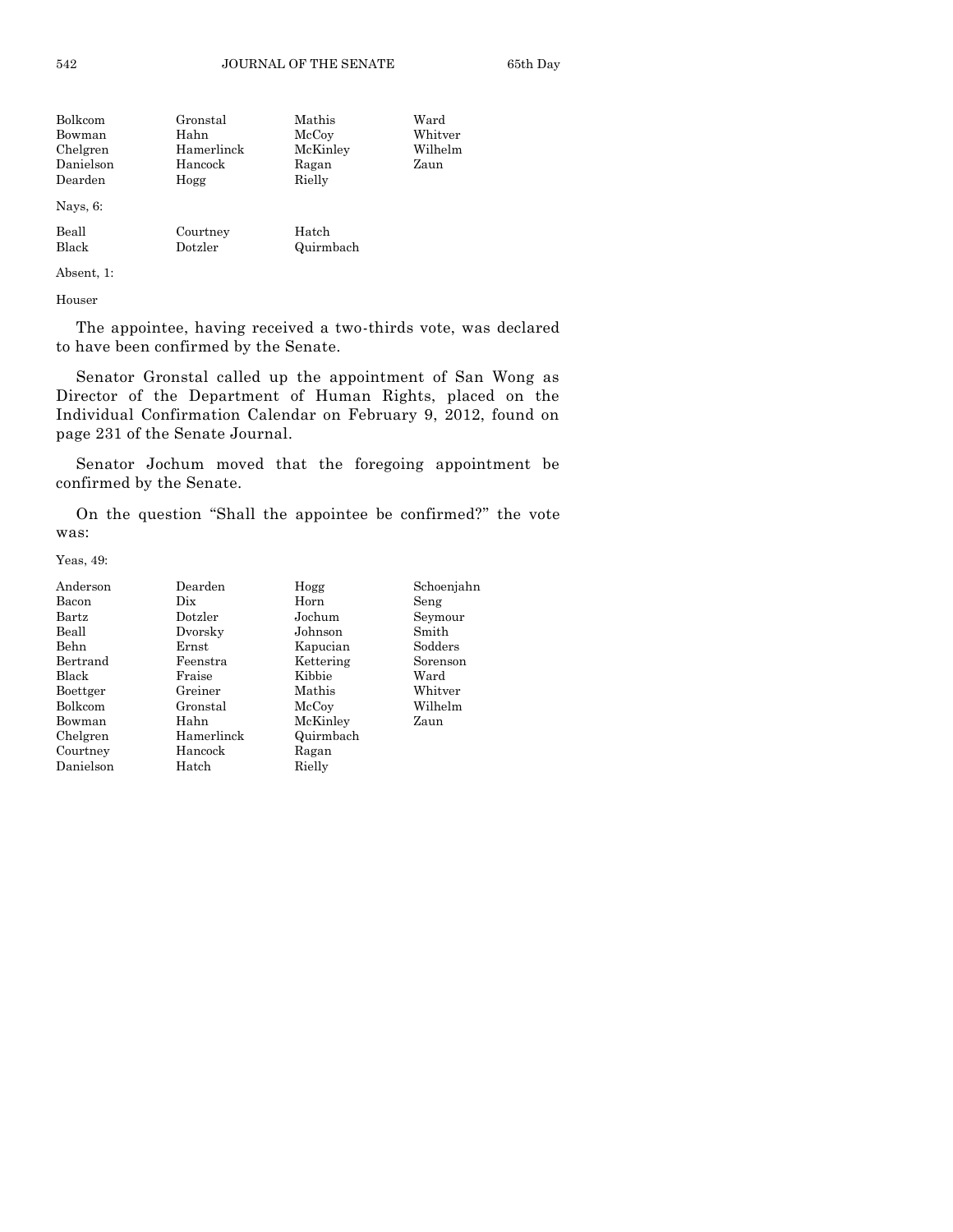Nays, none.

Absent, 1:

Houser

The appointee, having received a two-thirds vote, was declared to have been confirmed by the Senate.

Senator Gronstal called up the appointment of Debi Durham as Director of the Economic Development Authority, placed on the Individual Confirmation Calendar on February 7, 2012, found on page 206 of the Senate Journal.

Senator Sodders moved that the foregoing appointment be confirmed by the Senate.

On the question "Shall the appointee be confirmed?" the vote was:

Yeas, 49:

| Anderson       | Dearden    | Hogg      | Schoenjahn |
|----------------|------------|-----------|------------|
| Bacon          | Dix        | Horn      | Seng       |
| Bartz          | Dotzler    | Jochum    | Seymour    |
| Beall          | Dvorsky    | Johnson   | Smith      |
| Behn           | Ernst      | Kapucian  | Sodders    |
| Bertrand       | Feenstra   | Kettering | Sorenson   |
| Black          | Fraise     | Kibbie    | Ward       |
| Boettger       | Greiner    | Mathis    | Whitver    |
| <b>Bolkcom</b> | Gronstal   | McCoy     | Wilhelm    |
| Bowman         | Hahn       | McKinley  | Zaun       |
| Chelgren       | Hamerlinck | Quirmbach |            |
| Courtney       | Hancock    | Ragan     |            |
| Danielson      | Hatch      | Rielly    |            |

Nays, none.

Absent, 1:

Houser

The appointee, having received a two-thirds vote, was declared to have been confirmed by the Senate.

The Senate stood at ease at 6:39 p.m. until the fall of the gavel.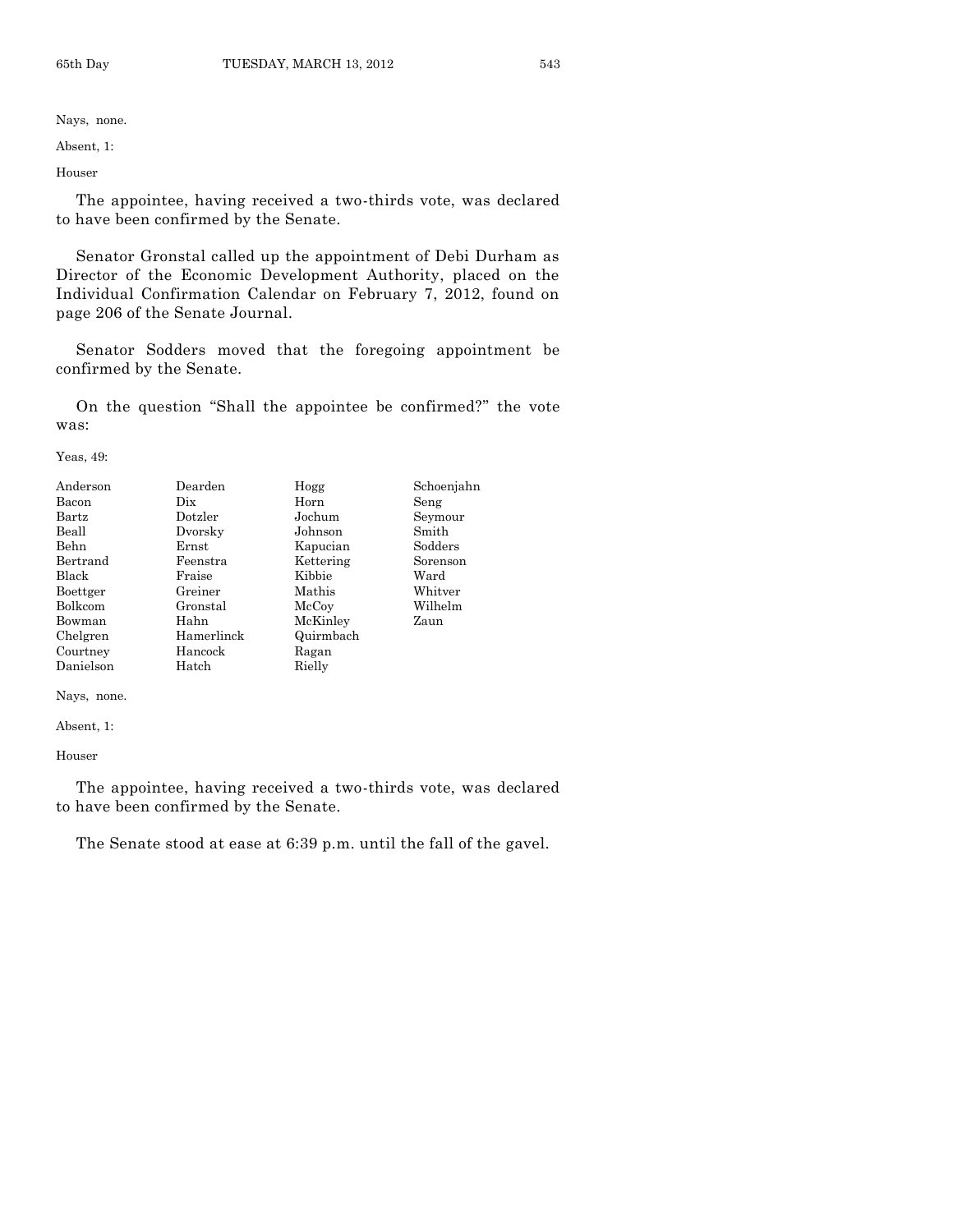The Senate resumed session at 6:42 p.m., President Kibbie presiding.

# HOUSE MESSAGE RECEIVED AND CONSIDERED

The following message was received from the Chief Clerk of the House:

MR. PRESIDENT: I am directed to inform your honorable body that the House has on March 13, 2012, **passed** the following bill in which the concurrence of the Senate is asked:

**[House File 2429](http://coolice.legis.state.ia.us/Cool-ICE/default.asp?Category=billinfo&Service=Billbook&frame=1&GA=84&hbill=HF2429)**, a bill for an act relating to identity theft, providing penalties, and making penalties applicable.

Read first time and referred to committee on **Judiciary**.

# ADJOURNMENT

On motion of Senator Gronstal, the Senate adjourned at 6:43 p.m. until 9:00 a.m. Wednesday, March 14, 2012.

# **APPENDIX**

# CERTIFICATES OF RECOGNITION

The Secretary of the Senate issued the following certificates of recognition:

Trevor Draisey, Keota—For being named to the IBCA Academic All-State Team. Senator Greiner (3/13/12).

Brock Kimball, Washington—For being named to the IBCA Academic All-State Team. Senator Greiner (3/13/12).

Jan Laue, Des Moines—For her many years of service to the working men and women of the State of Iowa and the Trade Union Movement. Senator Dearden (3/13/12).

Lincoln Parmenter, English Valleys—For being named to the IBCA Academic All-State Team. Senator Greiner (3/13/12).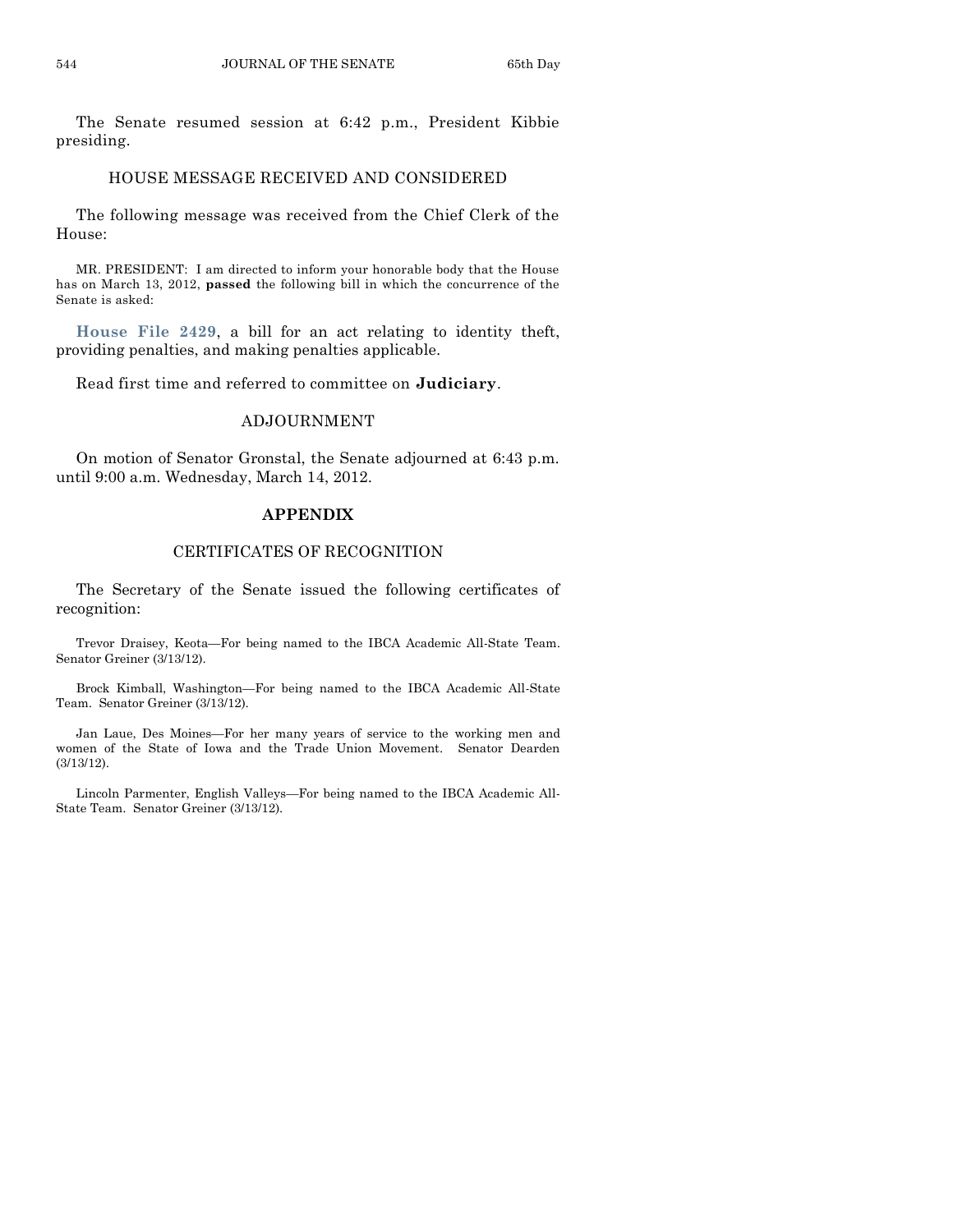# REPORTS OF COMMITTEE MEETINGS

## **AGRICULTURE**

**Convened:** Tuesday, March 13, 2012, 10:15 a.m.

**Members Present:** Seng, Chair; Fraise, Vice Chair; Johnson, Ranking Member; Black, Bowman, Courtney, Greiner, Hahn, Hancock, Houser, and Kapucian.

**Members Absent:** Kibbie and Rielly (both excused).

**Committee Business:** Approved governor's appointees.

**Adjourned:** 10:30 p.m.

#### **APPROPRIATIONS**

**Convened:** Tuesday, March 13, 2012, 1:40 p.m.

**Members Present:** Dvorsky, Chair; McCoy, Vice Chair; Dix, Ranking Member; Bartz, Black, Boettger, Bolkcom, Danielson, Dotzler, Fraise, Hancock, Hatch, Hogg, Jochum, Johnson, Kapucian, Kettering, Ragan, Schoenjahn, and Seymour.

**Members Absent:** Houser (excused).

**Committee Business:** Passe[d HF 2337.](http://coolice.legis.state.ia.us/Cool-ICE/default.asp?Category=billinfo&Service=Billbook&frame=1&GA=84&hbill=HF2337)

**Recessed:** 1:45 p.m.

**Reconvened:** 2:00 p.m.

**Adjourned:** 2:15 p.m.

**JUDICIARY**

**Convened:** Tuesday, March 13, 2012, 9:50 a.m.

**Members Present:** Fraise, Chair; Hogg, Vice Chair; Boettger, Ranking Member; Dix, Dvorsky, Hancock, Horn, Jochum, Quirmbach, Sodders, Sorenson, Ward, and Whitver.

**Members Absent:** None.

**Committee Business:** Approved governor's appointees.

**Adjourned:** 10:00 a.m.

#### **LOCAL GOVERNMENT**

**Convened:** Tuesday, March 13, 2012, 10:45 a.m.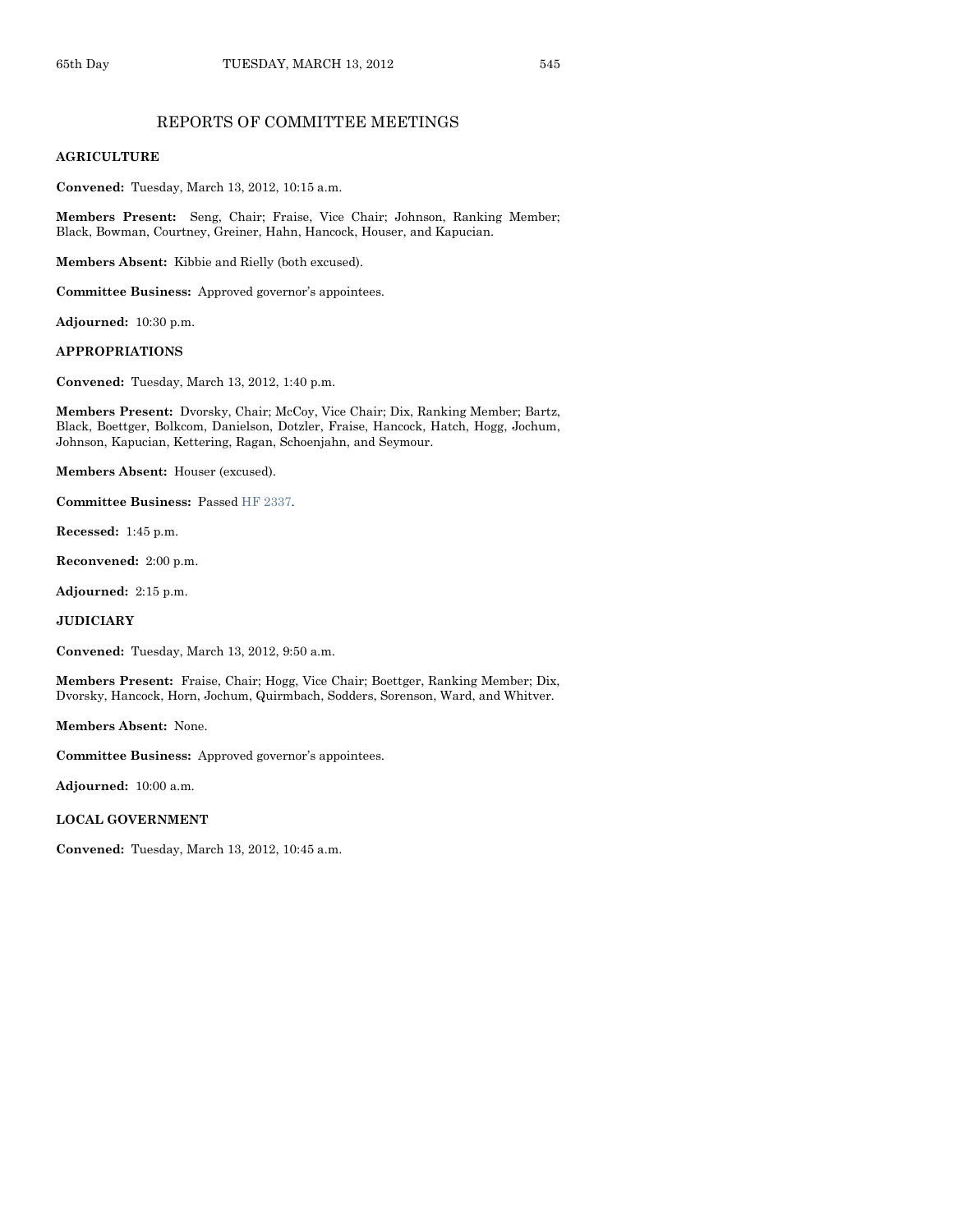**Members Present:** Wilhelm, Chair; Beall, Vice Chair; Bartz, Ranking Member; Bacon, Bowman, Ernst, Quirmbach, Rielly, and Schoenjahn.

**Members Absent:** Courtney and Hamerlinck (both excused).

**Committee Business:** Approved governor's appointees.

**Adjourned:** 11:00 a.m.

#### **RULES AND ADMINISTRATION**

**Convened:** Tuesday, March 13, 2012, 2:20 p.m.

**Members Present:** Gronstal, Chair; Kibbie, Vice Chair; Behn, Ranking Member; Bartz, Courtney, Danielson, Dearden, Dvorsky, McKinley, Ragan, and Zaun.

**Members Absent:** None.

**Committee Business:** Passe[d SR 116.](http://coolice.legis.state.ia.us/Cool-ICE/default.asp?Category=billinfo&Service=Billbook&frame=1&GA=84&hbill=SR116)

**Adjourned:** 2:25 p.m.

**TRANSPORTATION**

**Convened:** Tuesday, March 13, 2012, 11:15 a.m.

**Members Present:** Rielly, Chair; Bowman, Vice Chair; Kapucian, Ranking Member; Beall, Danielson, Dearden, Dvorsky, Ernst, Hahn, Hancock, Houser, and Zaun.

**Members Absent:** McCoy (excused).

**Committee Business:** Passe[d HF 2428.](http://coolice.legis.state.ia.us/Cool-ICE/default.asp?Category=billinfo&Service=Billbook&frame=1&GA=84&hbill=HF2428)

**Adjourned:** 11:40 a.m.

# INTRODUCTION OF RESOLUTION

**[Senate Resolution 116](http://coolice.legis.state.ia.us/Cool-ICE/default.asp?Category=billinfo&Service=Billbook&frame=1&GA=84&hbill=SR116)**, by Quirmbach, Mathis, Beall, Ragan, Dotzler, Jochum, Hogg, Dvorsky, Sodders, Danielson, Seng, Horn, Fraise, Courtney, Kibbie, Black, McCoy, Schoenjahn, Behn, Bacon, Boettger, Johnson, McKinley, Kapucian, Whitver, Anderson, Sorenson, Ernst, Kettering, Hahn, Feenstra, Dix, Chelgren, Ward, and Seymour, a resolution to honor Dr. Gregory L. Geoffroy's remarkable achievements as President of Iowa State University.

Read first time under Rule 28 and referred to committee on **Rules and Administration**.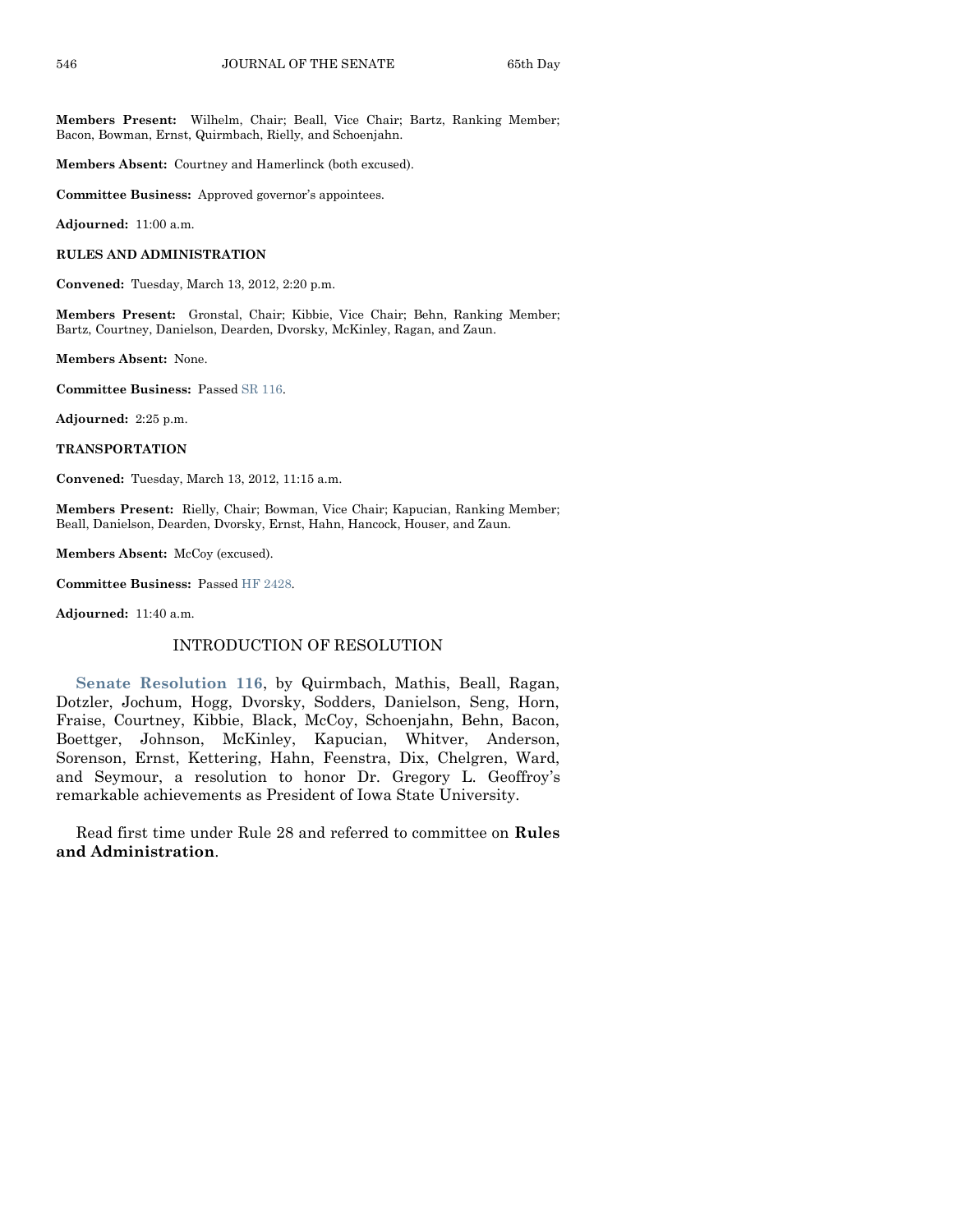# STUDY BILLS RECEIVED

# **[SSB 3193](http://coolice.legis.state.ia.us/Cool-ICE/default.asp?Category=billinfo&Service=Billbook&frame=1&GA=84&hbill=SSB3193) Ways and Means**

Relating to electronic payment transactions by prohibiting the collection of interchange fees on specified taxes and fees, providing penalties, and including applicability provisions.

# **[SSB 3194](http://coolice.legis.state.ia.us/Cool-ICE/default.asp?Category=billinfo&Service=Billbook&frame=1&GA=84&hbill=SSB3194) Ways and Means**

Providing for the allocation of moneys from the primary road fund and the disposition of federal aid road funds.

# SUBCOMMITTEE ASSIGNMENTS

**[Senate File 2173](http://coolice.legis.state.ia.us/Cool-ICE/default.asp?Category=billinfo&Service=Billbook&frame=1&GA=84&hbill=SF2173)**

WAYS AND MEANS: Jochum, Chair; Bartz and Mathis

**[House File 2092](http://coolice.legis.state.ia.us/Cool-ICE/default.asp?Category=billinfo&Service=Billbook&frame=1&GA=84&hbill=HF2092)**

AGRICULTURE: Seng, Chair; Black and Hahn

#### **[House File 2284](http://coolice.legis.state.ia.us/Cool-ICE/default.asp?Category=billinfo&Service=Billbook&frame=1&GA=84&hbill=HF2284)**

WAYS AND MEANS: Dotzler, Chair; Bartz and Bolkcom

**[House File 2370](http://coolice.legis.state.ia.us/Cool-ICE/default.asp?Category=billinfo&Service=Billbook&frame=1&GA=84&hbill=HF2370)**

JUDICIARY: Hogg, Chair; Fraise and Whitver

**[House File 2379](http://coolice.legis.state.ia.us/Cool-ICE/default.asp?Category=billinfo&Service=Billbook&frame=1&GA=84&hbill=HF2379)**

JUDICIARY: Jochum, Chair; Dix and Quirmbach

**[House File 2388](http://coolice.legis.state.ia.us/Cool-ICE/default.asp?Category=billinfo&Service=Billbook&frame=1&GA=84&hbill=HF2388)**

HUMAN RESOURCES: Hatch, Chair; Bolkcom and Seymour

# **[House File 2399](http://coolice.legis.state.ia.us/Cool-ICE/default.asp?Category=billinfo&Service=Billbook&frame=1&GA=84&hbill=HF2399)**

JUDICIARY: Hancock, Chair; Boettger and Sodders

# **[House File 2400](http://coolice.legis.state.ia.us/Cool-ICE/default.asp?Category=billinfo&Service=Billbook&frame=1&GA=84&hbill=HF2400)**

STATE GOVERNMENT: Danielson, Chair; Jochum and Sorenson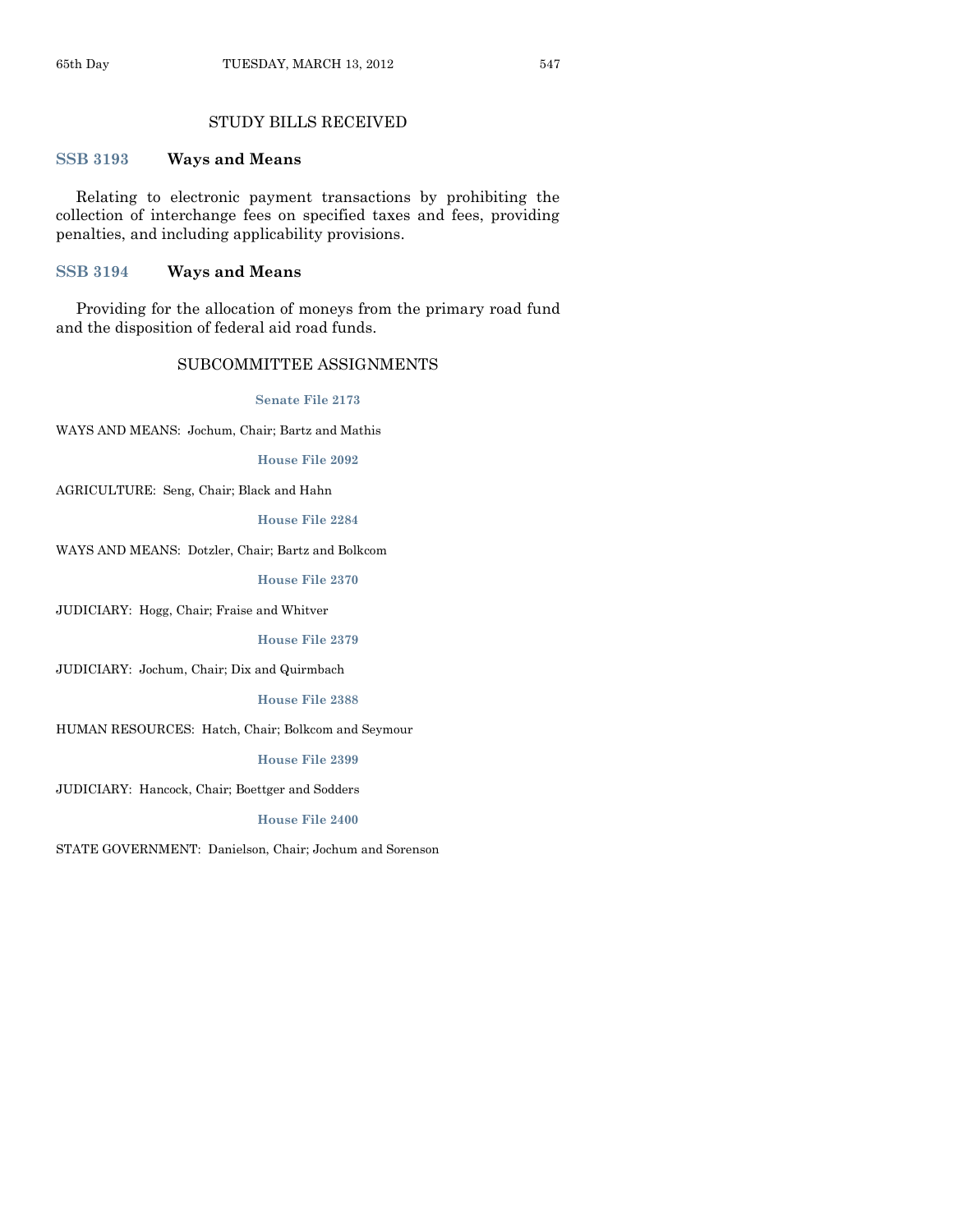#### **[House File 2428](http://coolice.legis.state.ia.us/Cool-ICE/default.asp?Category=billinfo&Service=Billbook&frame=1&GA=84&hbill=HF2428)**

TRANSPORTATION: Rielly, Chair; Beall, Bowman, Danielson, Dearden, Dvorsky, Ernst, Hahn, Hancock, Houser, Kapucian, and Zaun

#### **[SSB 3193](http://coolice.legis.state.ia.us/Cool-ICE/default.asp?Category=billinfo&Service=Billbook&frame=1&GA=84&hbill=SSB3193)**

WAYS AND MEANS: Dotzler, Chair; Feenstra and Jochum

#### **[SSB 3194](http://coolice.legis.state.ia.us/Cool-ICE/default.asp?Category=billinfo&Service=Billbook&frame=1&GA=84&hbill=SSB3194)**

WAYS AND MEANS: McCoy, Chair; Feenstra and Mathis

#### FINAL COMMITTEE REPORTS OF BILL ACTION

# **APPROPRIATIONS**

**Bill Title:** [HOUSE FILE 2337,](http://coolice.legis.state.ia.us/Cool-ICE/default.asp?Category=billinfo&Service=Billbook&frame=1&GA=84&hbill=HF2337) a bill for an act relating to appropriations to the department of cultural affairs, the economic development authority, certain board of regents institutions, the department of workforce development, the Iowa finance authority, and the public employment relations board, providing for other properly related matters, including effective date and retroactive and other applicability provisions.

**Recommendation:** AMEND AND DO PASS, AS PROVIDED IN S–[5084.](http://coolice.legis.state.ia.us/Cool-ICE/default.asp?Category=billinfo&Service=Billbook&frame=1&GA=84&hbill=S5084)

**Final Vote:** Ayes, 13: Dvorsky, McCoy, Black, Bolkcom, Danielson, Dotzler, Fraise, Hancock, Hatch, Hogg, Jochum, Ragan, and Schoenjahn. Nays, 7: Dix, Bartz, Boettger, Johnson, Kapucian, Kettering, and Seymour. Absent, 1: Houser.

**Fiscal Note:** NOT REQUIRED UNDER JOINT RULE 17.

#### **RULES AND ADMINISTRATION**

**Bill Title:** [SENATE RESOLUTION 116,](http://coolice.legis.state.ia.us/Cool-ICE/default.asp?Category=billinfo&Service=Billbook&frame=1&GA=84&hbill=SR116) a resolution to honor Dr. Gregory L. Geoffroy's remarkable achievements as President of Iowa State University.

#### **Recommendation:** DO PASS.

**Final Vote:** Ayes, 11: Gronstal, Kibbie, Behn, Bartz, Courtney, Danielson, Dearden, Dvorsky, McKinley, Ragan, and Zaun. Nays, none. Absent, none.

**Fiscal Note:** NOT REQUIRED UNDER JOINT RULE 17.

#### **STATE GOVERNMENT**

**Bill Title:** [HOUSE FILE 2285,](http://coolice.legis.state.ia.us/Cool-ICE/default.asp?Category=billinfo&Service=Billbook&frame=1&GA=84&hbill=HF2285) a bill for an act relating to the definition of hydronic for purposes of the Iowa plumber, mechanical professional, and contractor licensing Act and including effective date provisions.

**Recommendation:** DO PASS.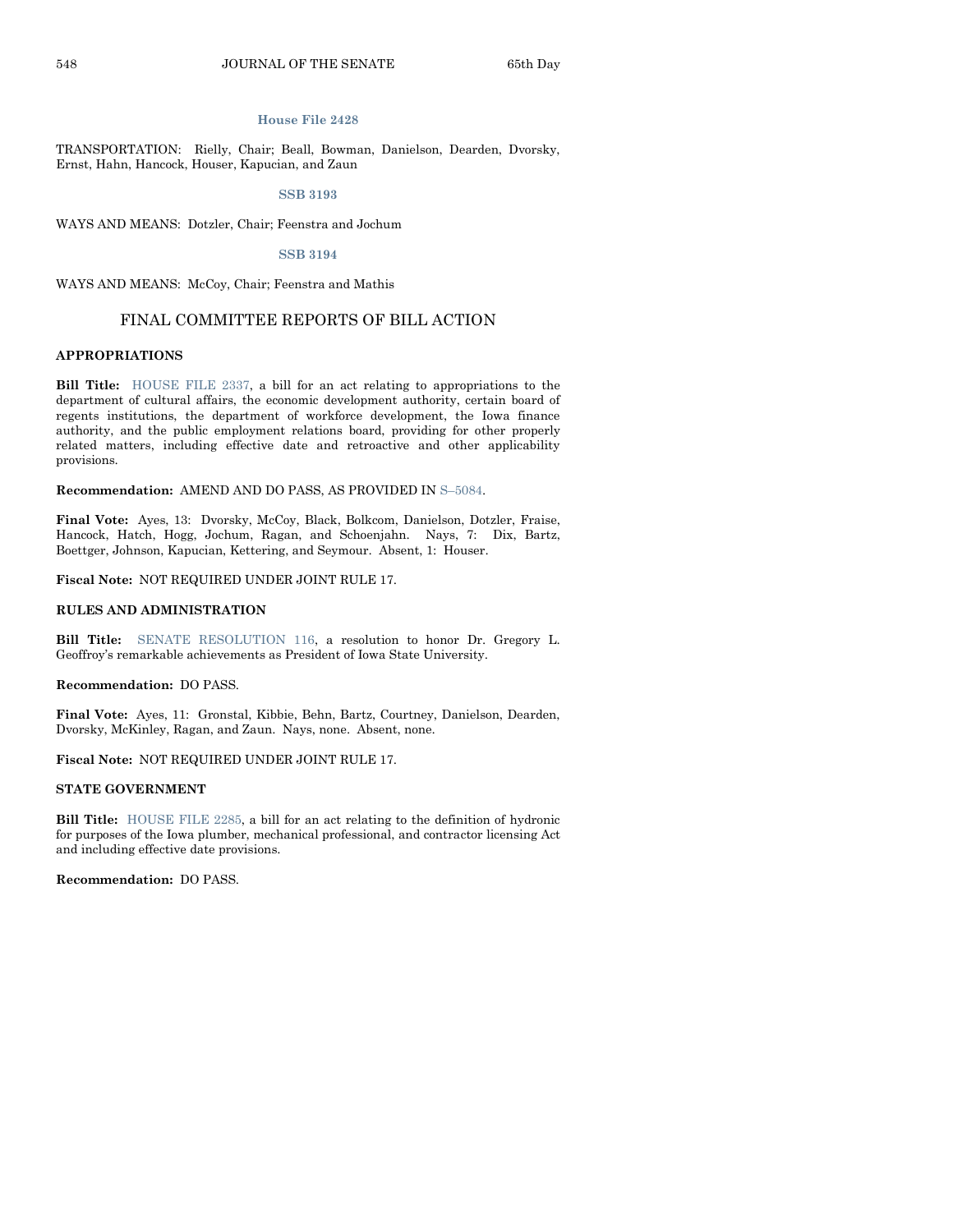**Final Vote:** Ayes, 13: Danielson, Sorenson, Chelgren, Dearden, Dix, Feenstra, Fraise, Hatch, Horn, Jochum, McCoy, Smith, and Sodders. Nays, none. Absent, 2: Kibbie and Bertrand.

**Fiscal Note:** NOT REQUIRED UNDER JOINT RULE 17.

#### **ALSO:**

**Bill Title:** [HOUSE FILE 2427,](http://coolice.legis.state.ia.us/Cool-ICE/default.asp?Category=billinfo&Service=Billbook&frame=1&GA=84&hbill=HF2427) a bill for an act relating to electrical and mechanical amusement devices concerning liability for device distributors and penalties for awarding cash prizes for the use of, or for failing to include a security mechanism on, electrical or mechanical amusement devices.

#### **Recommendation:** DO PASS.

**Final Vote:** Ayes, 13: Danielson, Sorenson, Chelgren, Dearden, Dix, Feenstra, Fraise, Hatch, Horn, Jochum, McCoy, Smith, and Sodders. Nays, none. Absent, 2: Kibbie and Bertrand.

**Fiscal Note:** NOT REQUIRED UNDER JOINT RULE 17.

#### **TRANSPORTATION**

**Bill Title:** [HOUSE FILE 2428,](http://coolice.legis.state.ia.us/Cool-ICE/default.asp?Category=billinfo&Service=Billbook&frame=1&GA=84&hbill=HF2428) a bill for an act relating to the movement of certain combinations of vehicles on economic export corridors established by the department of transportation.

#### **Recommendation:** DO PASS.

**Final Vote:** Ayes, 12: Rielly, Bowman, Kapucian, Beall, Danielson, Dearden, Dvorsky, Ernst, Hahn, Hancock, Houser, and Zaun. Nays, none. Absent, 1: McCoy.

**Fiscal Note:** NOT REQUIRED UNDER JOINT RULE 17.

#### **VETERANS AFFAIRS**

**Bill Title:** [HOUSE FILE 2403,](http://coolice.legis.state.ia.us/Cool-ICE/default.asp?Category=billinfo&Service=Billbook&frame=1&GA=84&hbill=HF2403) a bill for an act relating to requirements for a commercial driver's license for certain persons transitioning from military service.

#### **Recommendation:** DO PASS.

**Final Vote:** Ayes, 10: Beall, Danielson, Seymour, Bacon, Black, Ernst, Greiner, Horn, Ragan, and Sodders. Nays, none. Absent, 1: Kibbie.

#### **Fiscal Note:** NOT REQUIRED UNDER JOINT RULE 17.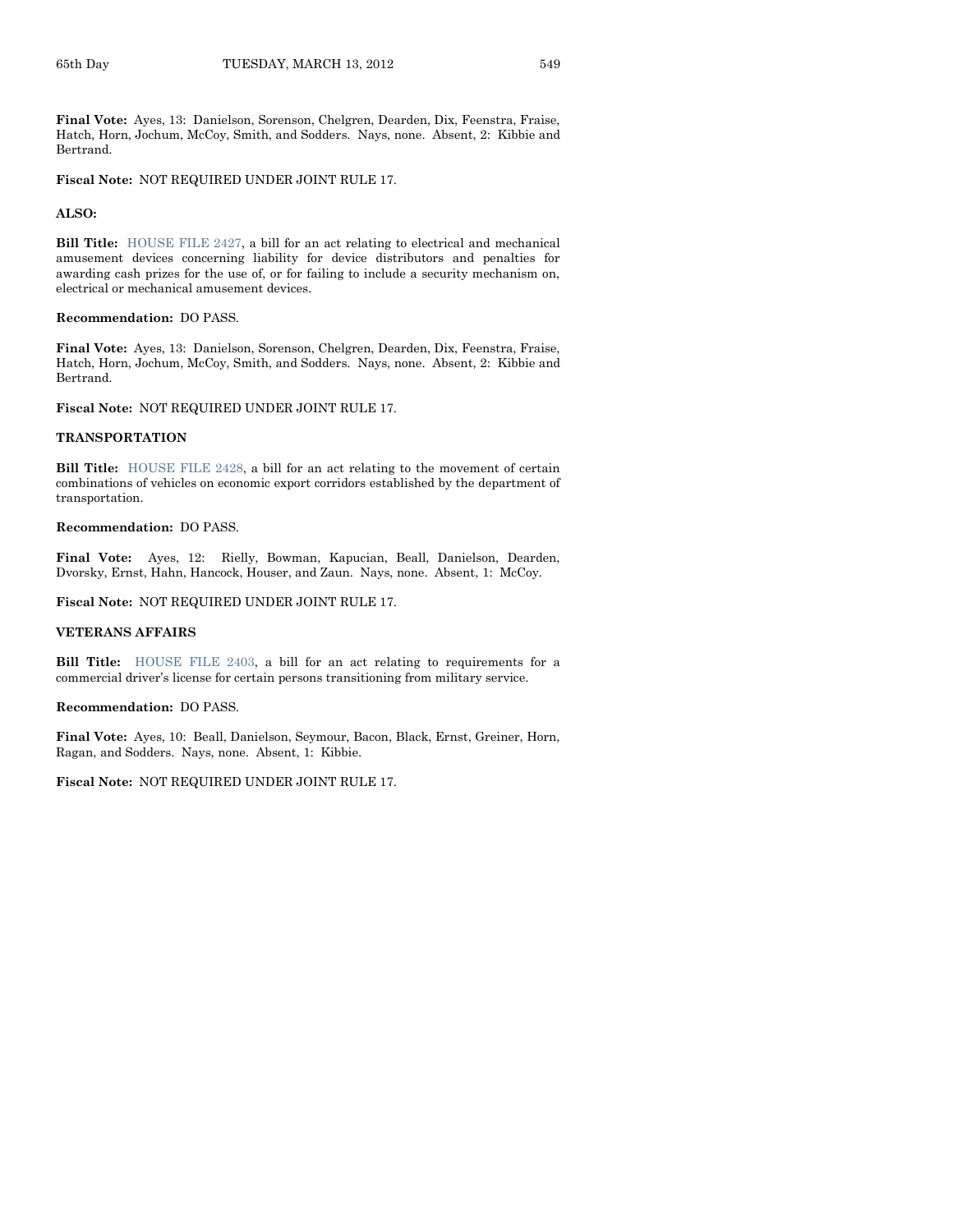# EXPLANATION OF VOTE

MR. PRESIDENT: I was present in the Senate chamber on March 12, 2012, when the vote was taken on [Senate File 2301,](http://coolice.legis.state.ia.us/Cool-ICE/default.asp?Category=billinfo&Service=Billbook&frame=1&GA=84&hbill=SF2301) and erroneously recorded my vote as "Yea." I intended to vote "Nay." The President of the Senate had closed the voting machine prior to my being able to correct my vote.

KENT SORENSON

# GOVERNOR'S APPOINTEES PLACED ON EN BLOC CONFIRMATION CALENDAR

The following appointees, assigned to standing committees for investigation, were placed on the En Bloc Confirmation Calendar with recommendation for confirmation:

#### **AGRICULTURE**

Lyle Borg – Agricultural Development Authority John Fredrickson – Agricultural Development Authority Mark Leonard – Agricultural Development Authority

#### **COMMERCE**

Dave Cale – Credit Union Review Board Timothy Marcsisak – Credit Union Review Board Becky Zemlicka – Credit Union Review Board

Richard Bruner – Chairperson of the Iowa Telecommunications and Technology Commission

Kathleen Kohorst – Iowa Telecommunications and Technology Commission

# **HUMAN RESOURCES**

Jill Bjerke – Commission on Aging Richard Stone – Commission on Aging

Geoffrey Jensen – Board of Athletic Training Christina Taylor – Board of Athletic Training

Amy Crow Sunleaf – Board of Behavioral Science

Mary Chavez – Commission of Persons with Disabilities Harry Van Grevenhof – Commission of Persons with Disabilities Brandon Wensman – Commission of Persons with Disabilities

Christopher Atchison – Prevention of Disabilities Policy Council Beth Jones – Prevention of Disabilities Policy Council Cheryll Jones – Prevention of Disabilities Policy Council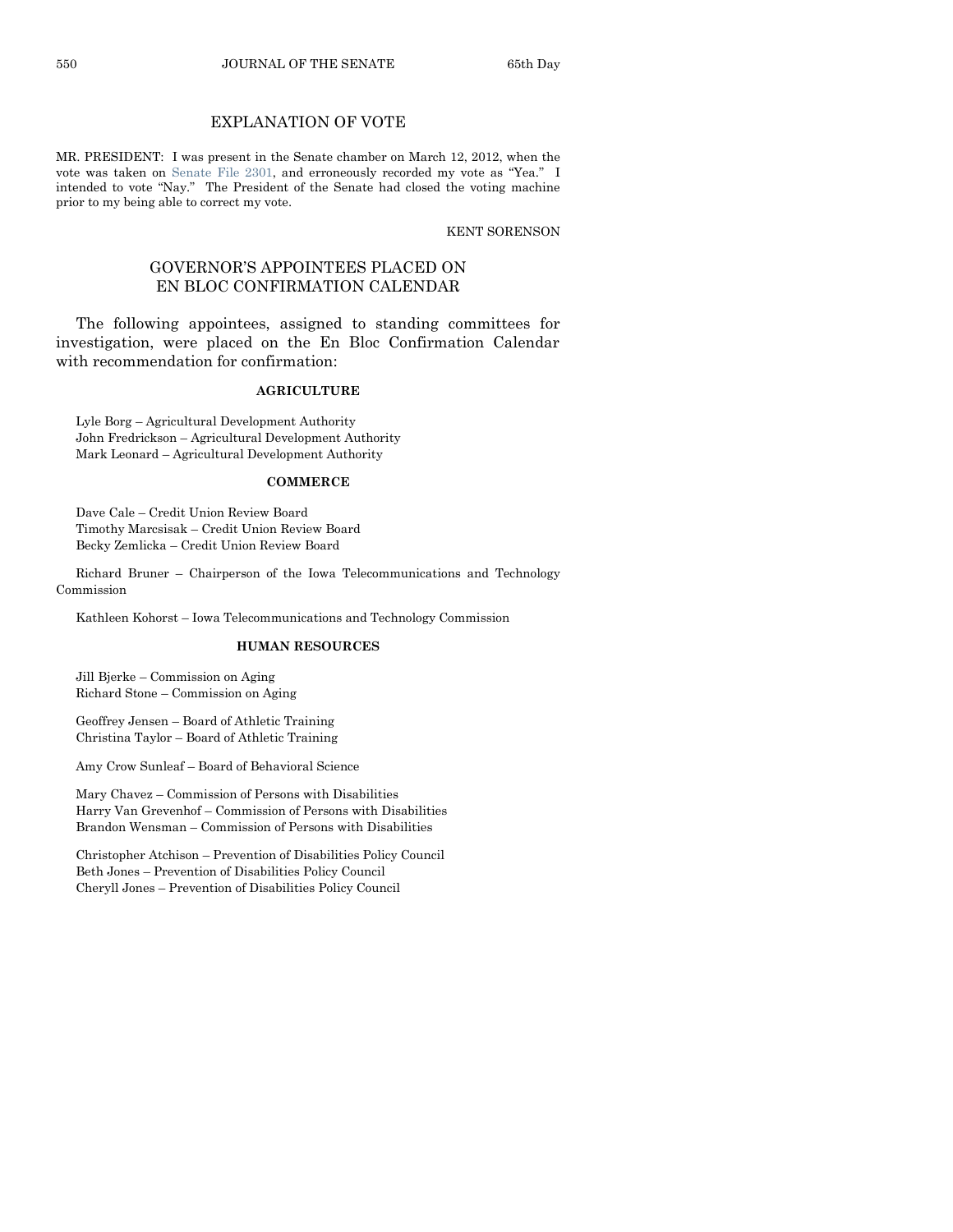Susan Lerdal – Prevention of Disabilities Policy Council

Joseph Hutter – Healthy and Well Kids in Iowa (HAWK-I) Board Mary Mincer Hansen – Healthy and Well Kids in Iowa (HAWK-I) Board

Sal Alaniz – Commission of Latino Affairs Juan Rodriguez – Commission of Latino Affairs

Neil Broderick – Mental Health and Disability Services Commission Jill Davisson – Mental Health and Disability Services Commission Debra Schildroth – Mental Health and Disability Services Commission Patrick Schmitz – Mental Health and Disability Services Commission Suzanne Watson – Mental Health and Disability Services Commission

John Gannon – Board of Sign Language Interpreters and Transliterators Diana Kautzky – Board of Sign Language Interpreters and Transliterators Stephanie Lyons – Board of Sign Language Interpreters and Transliterators

Mikki Stier – Commission on Tobacco Use Prevention and Control

#### **JUDICIARY**

David Lorenzen – Iowa Drug Policy Advisory Council Christina Wilson – Iowa Drug Policy Advisory Council

Regina Clemens – Iowa Law Enforcement Academy Council Marti Crumes-Morrow – Iowa Law Enforcement Academy Council

#### **LOCAL GOVERNMENT**

James Halverson – City Development Board

Linda Dunshee – Mental Health Risk Pool Board Rick Larkin – Mental Health Risk Pool Board Andrew Nielsen – Mental Health Risk Pool Board Raymond Todd – Mental Health Risk Pool Board

#### **STATE GOVERNMENT**

Shanna Cramer – Commission on the Status of African Americans L. Duane Murray – Commission on the Status of African Americans Clair Rudison, Jr. – Commission on the Status of African Americans Kimberly Wayne – Commission on the Status of African Americans

Linda Alfson Schemmel – Architectural Examining Board Bruce Bassler – Architectural Examining Board

Yolanda Duerson – Commission of Asian and Pacific Islander Affairs Benjamin Jung – Commission of Asian and Pacific Islander Affairs Trinh Le – Commission of Asian and Pacific Islander Affairs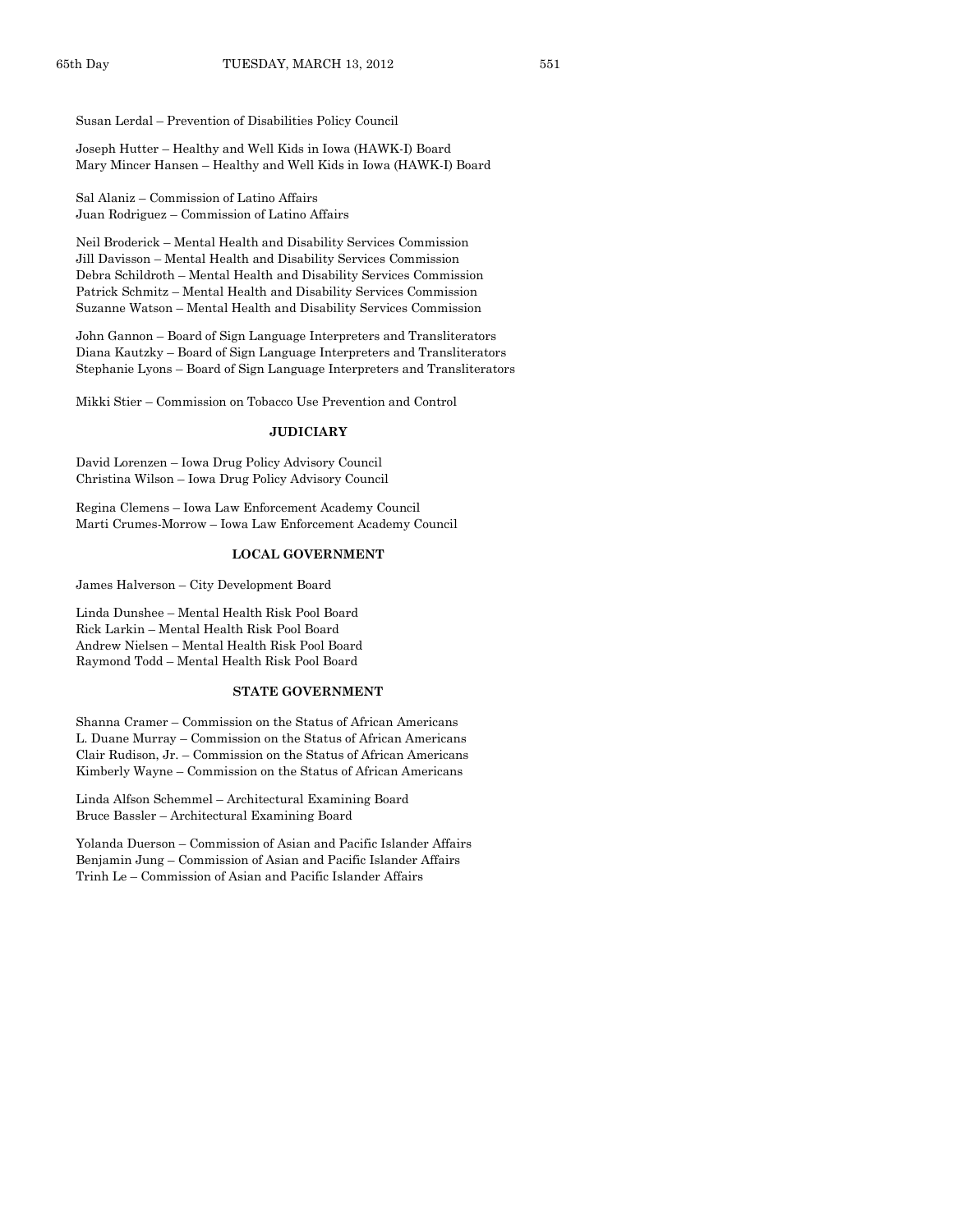Gwendolyn Ecklund – Board of Barbering Valerie Felton – Board of Barbering

James Omvig, Sr. – Commission for the Blind

Joellen Jenson – Board of Chiropractic

Kelly Busch – Commission on Community Action Agencies Marc Lindeen – Commission on Community Action Agencies

Don Nguyen – Board of Cosmetology Arts and Sciences

Theresa Legg – Commission of Deaf Services Jennifer Upah – Commission of Deaf Services

Lori Elmitt – Board of Dentistry Matthew McCullough – Board of Dentistry Nancy Slach – Board of Dentistry

Bridget Drapeaux – Board of Dietetics Steven Kury – Board of Dietetics

Dorothy Walters – Board of Hearing Aid Dispensers

Sara Herman – Interior Design Examining Board Tom Triplett – Interior Design Examining Board Serena Zwanziger – Interior Design Examining Board

Timothy Adams – Landscape Architectural Examining Board David Fjare – Landscape Architectural Examining Board

Coy Clark – Board of Massage Therapy

Julie Perkins – Board of Medicine

Bradley Hawn – Board of Mortuary Science Norene Mostkoff – Board of Mortuary Science

Maureen Cahill – Board of Nursing Home Administrators David Chensvold – Board of Nursing Home Administrators Patrice Herrera – Board of Nursing Home Administrators Mabel Mantel – Board of Nursing Home Administrators Dawnita Neff – Board of Nursing Home Administrators

Richard Jacobson – Board of Optometry Barbara Washburn – Board of Optometry

Jaclyn Fleming – Board of Physical and Occupational Therapy

Joel Jernstad – Board of Physician Assistants Jolene Kelly – Board of Physician Assistants Teresa Lee – Board of Physician Assistants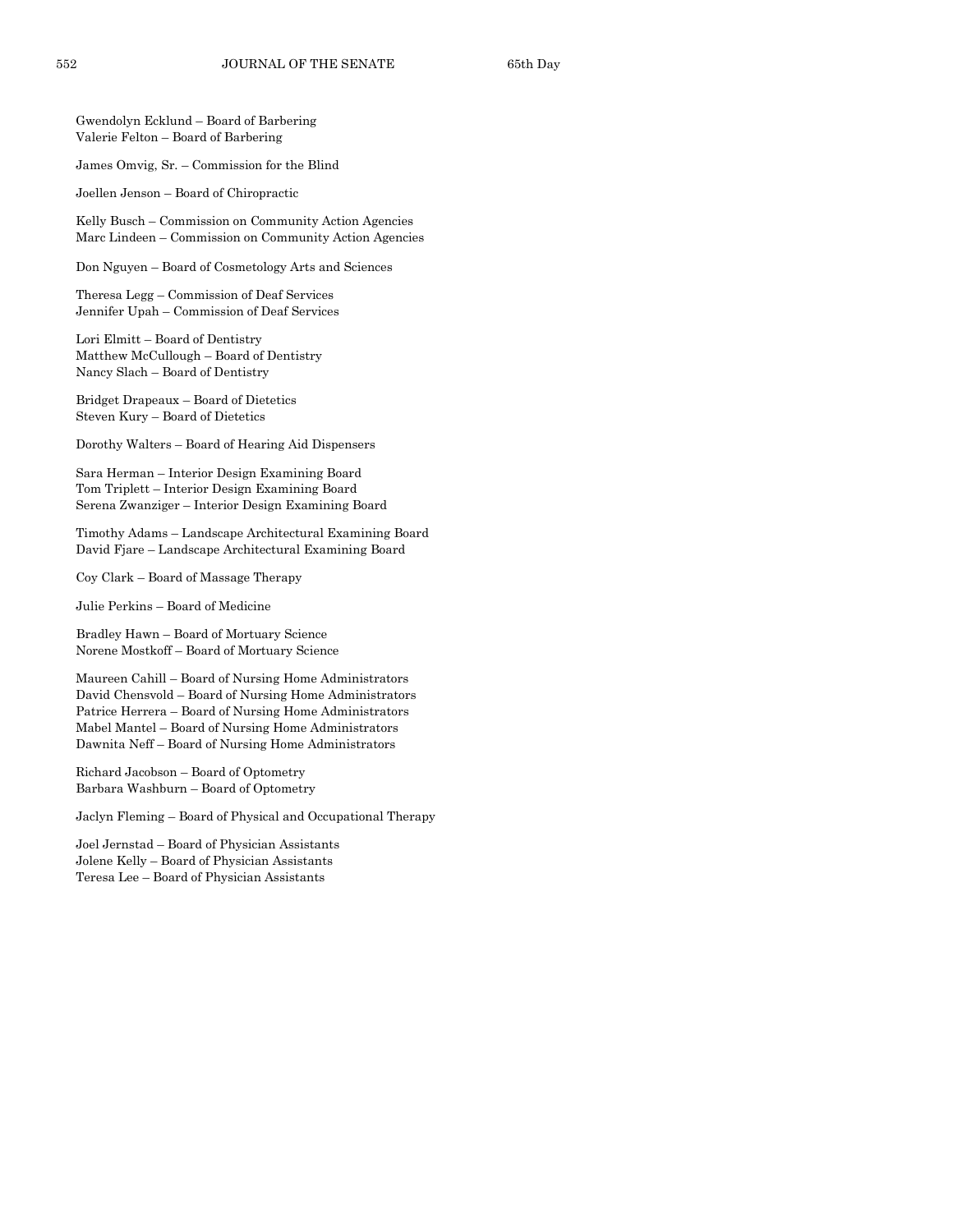Mindi Feilmeier – Board of Podiatry Sarah Kleffman – Board of Podiatry

Brandon Davis – Board of Psychology John Dilley – Board of Psychology

Amanda Luscombe – Real Estate Appraiser Examining Board Joan Scotter – Real Estate Appraiser Examining Board

Lisa Kingery – Board of Respiratory Care Arlene Lee – Board of Respiratory Care

Mark Hillenbrand – Board of Social Work

Denise Renaud – Board of Speech Pathology and Audiology Jon Schuttinga – Board of Speech Pathology and Audiology J. Michael Tysklind – Board of Speech Pathology and Audiology

Janet Sears – Iowa Board of Veterinary Medicine Curtis Youngs – Iowa Board of Veterinary Medicine

Mollie Phukan – Vision Iowa Board Cathy Reece – Vision Iowa Board Charese Yanney – Vision Iowa Board

Elizabeth Coonan – Commission on the Status of Women David Gudenkauf – Commission on the Status of Women Brian Mueller – Commission on the Status of Women

#### **TRANSPORTATION**

Amy Reasner – State Transportation Commission Charese Yanney – State Transportation Commission

# GOVERNOR'S APPOINTEES PLACED ON INDIVIDUAL CONFIRMATION CALENDAR

The following appointees, assigned to standing committees for investigation, were placed on the Individual Confirmation Calendar with recommendation for confirmation:

#### **HUMAN RESOURCES**

Thomas Greene – Commission on Tobacco Use Prevention and Control

#### **JUDICIARY**

Beth Townsend – Director of the Iowa State Civil Rights Commission

Doris Kelley – Chairperson of the Board of Parole